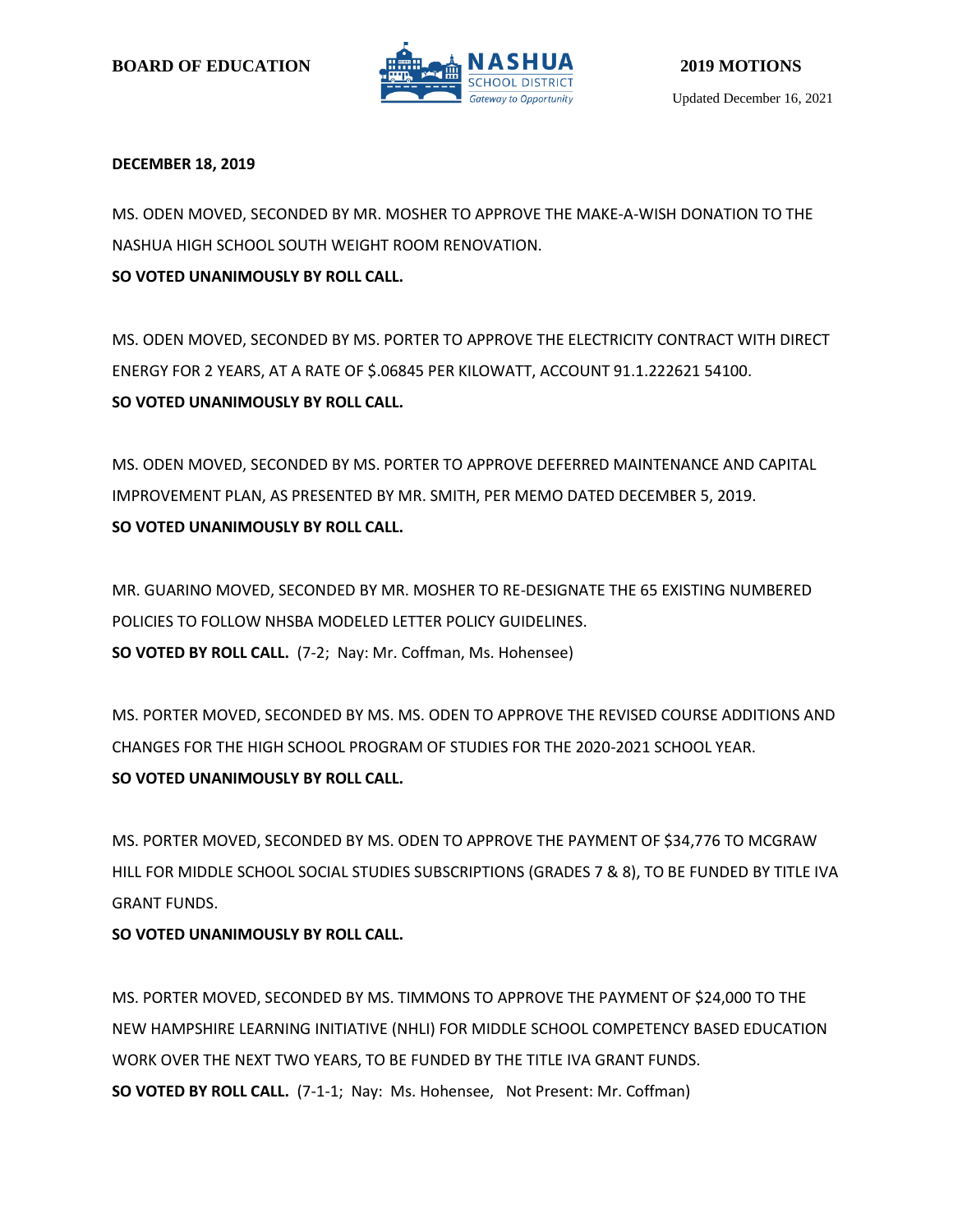MS. TIMMONS MOVED, SECONDED BY MS. PORTER TO APPROVE THE REVISED PERSONNEL RECOMMENDATIONS DATED 12/18/19.

**SO VOTED.**

MS. RAYMOND MOVED, SECONDED BY MS. TIMMONS TO APPROVE THE \$25,000 AWARD TO FAIRGROUNDS MIDDLE SCHOOL FROM INTEL AND BEST BUY FOR NEW TECHNOLOGY (40 CHROMEBOOKS).

**SO VOTED UNANIMOUSLY BY ROLL CALL.**

MS. RAYMOND MOVED, SECONDED BY MR. GUARINO TO APPROVE THE NASHUA EDUCATION FOUNDATION'S (NEF) FALL 2019 GRANT AWARDS, TOTALING \$10,530. **SO VOTED UNANIMOUSLY BY ROLL CALL.**

MS. RAYMOND MOVED, SECONDED BY MS. ODEN TO APPROVE THE MEMORANDUM OF UNDERSTANDING THAT WAS IN OUR PACKETS, REGARDING THE SAFETY OF OUR STUDENTS. **SO VOTED UNANIMOUSLY BY ROLL CALL.**

MS. HOHENSEE MOVED, SECONDED BY MR. COFFMAN ELIMINATE THE SIGNUP SHEET THAT SAYS "CERTAIN COMMENTS MAY SUBJECT SOME PERSONS TO LEGAL ACTION." **Motion fails by roll call.** (3-6; Yes: Mr. Coffman, Ms. Van Twuyver, Ms. Hohensee

#### **NOVEMBER 20, 2019**

MR. COFFMAN MOVED, SECONDED BY MS. HOHENSEE TO SEND THE RESOLUTION R-19-184 AND 185 TO THE FINANCE & OPERATIONS COMMITTEE. Motion Fails by roll call. (4-4; Nay: Ms. Oden, Ms. Raymond, Mr. Guarino, Ms. Porter)

MS. ODEN MOVED, SECONDED BY MS. PORTER TO HAVE EEI FINALIZE THE INVESTMENT GRADE AUDIT AND PROVIDE 15 AND 20 YEAR LEASE OPTIONS.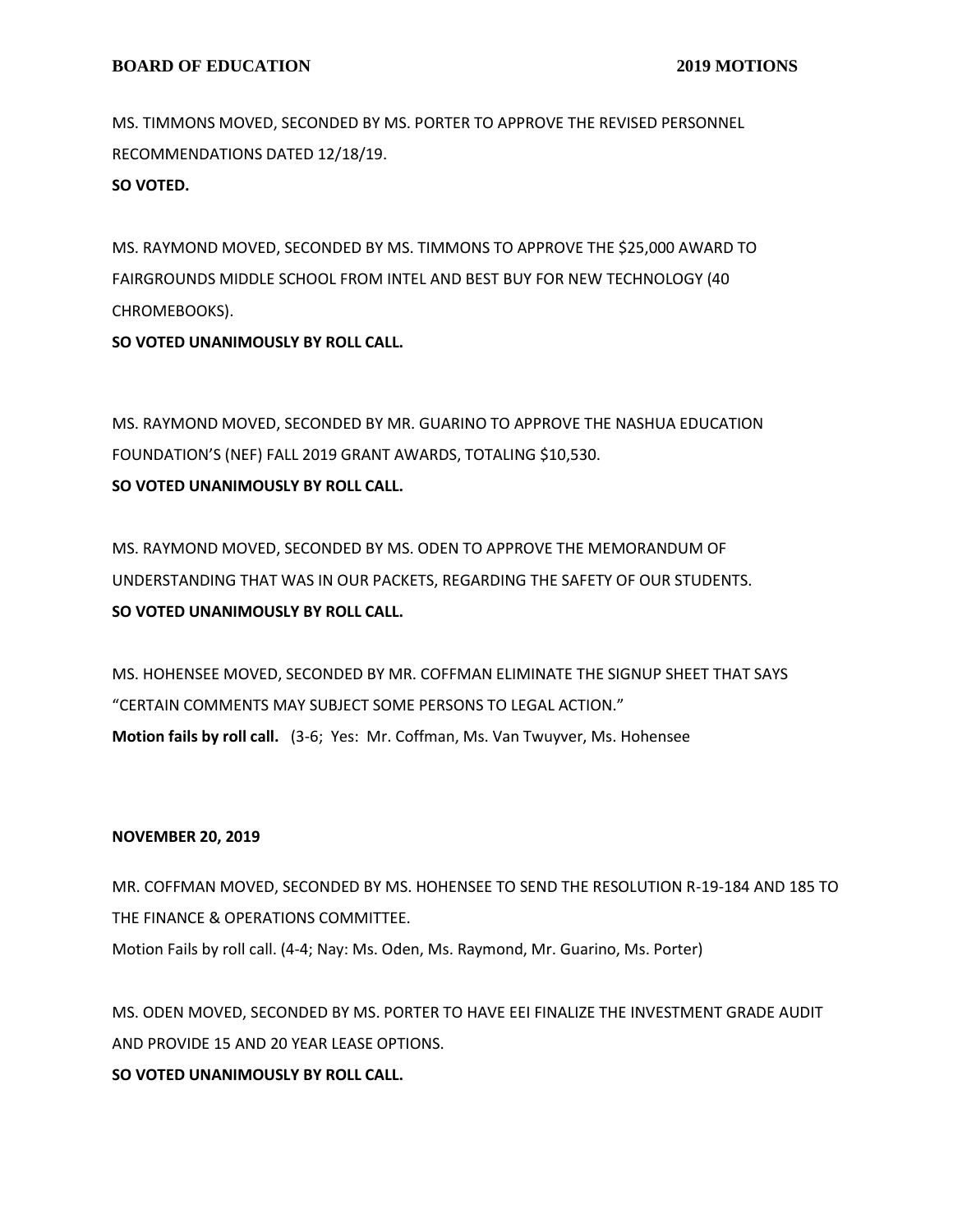MS. ODEN MOVED, SECONDED BY MS. PORTER TO PURCHASE TWO BURNISHERS AND ONE SCRUBBER FROM CLEAN-O-RAMA FOR \$18,781.67, ACCOUNT 91.1.222620 71999.

**SO VOTED UNANIMOUSLY BY ROLL CALL.**

MR. GUARINO MOVED, SECONDED BY MS. RAYMOND TO APPROVE POLICY EBCB – FIRE SAFETY, AS PRESENTED.

**SO VOTED UNANIMOUSLY BY ROLL CALL.**

MR. GUARINO MOVED, SECONDED BY MS. RAYMOND TO APPROVE PROPOSED POLICY JBAB – TRANSGENDER AND NON-CONFORMING STUDENTS, AS PRESENTED. **SO VOTED BY ROLL CALL.** (5-3; No: Mr. Coffman, Ms. Van Twuyver, Ms. Hohensee)

MR. GUARINO MOVED, SECONDED BY MS. RAYMOND TO APPROVE PROPOSED POLICY ACA – TRANSGENDER AND NON-CONFORMING STAFF, AS PRESENTED. **SO VOTED BY ROLL CALL.** (5-3; No: Mr. Coffman, Ms. Van Twuyver, Ms. Hohensee)

MS. HOHENSEE MOVED, SECONDED BY MR. COFFMAN TO AMEND THE MOTION TO CHANGE THE TITLE TO SILENT MEDICATION, PLEDGE OF ALLEGIANCE AND PATRIOTIC EXERCISES. **SO VOTED BY ROLL CALL.** (5-3; No: Mr. Mosher, Mr. Guarino, Ms. Porter)

MR. GUARINO MOVED, SECONDED BY MR. MOSHER TO APPROVE PROPOSED POLICY IMDA – SILENT MEDITATION AND PATRIOTIC EXERCISES, AS AMENDED.

**SO VOTED UNANIMOUSLY BY ROLL CALL.**

MR. GUARINO MOVED, SECONDED BY MS. HOHENSEE TO RESCIND POLICY 2211 – SILENT MEDITATION AND PLEDGE OF ALLEGIANCE.

**SO VOTED UNANIMOUSLY BY ROLL CALL.**

MS. PORTER MOVED, SECONDED BY MS. RAYMOND TO APPROVE THE K-5 SCIENCE SCOPE AND SEQUENCE NGSS ALIGNED TO 2019, AS PRESENTED.

**SO VOTED BY ROLL CALL.** (6-2; Nay: Mr. Coffman, Ms. Hohensee)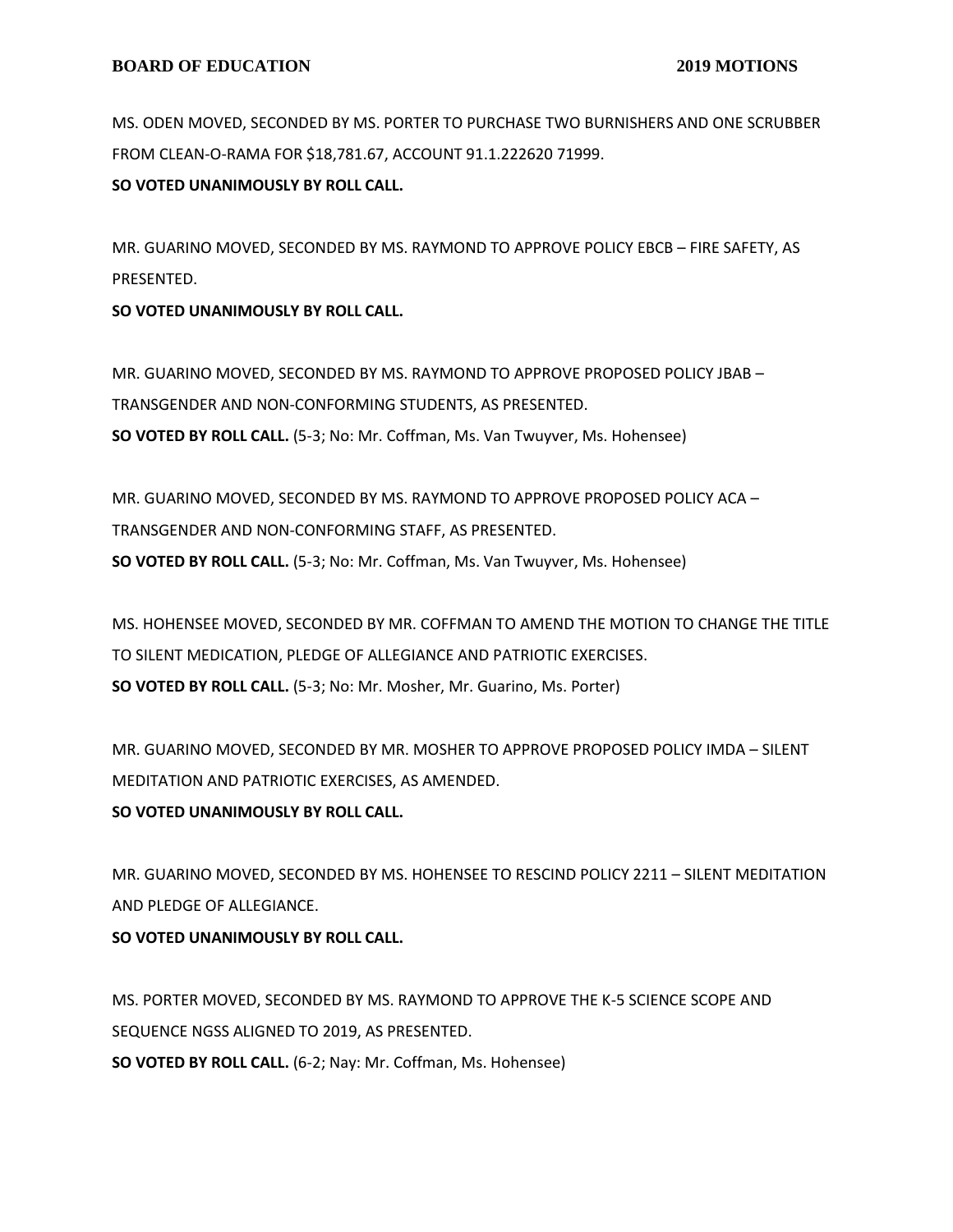MS. PORTER MOVED, SECONDED BY MS. RAYMOND TO AMEND THE ELEMENTARY SCIENCE PILOT TO INCLUDE MYSTERY SCIENCE, AMPLIFY SCIENCE, PHD SCIENCE AND A COLLABORATION WITH THE SALEM SCHOOL DISTRICT.

**SO VOTED BY ROLL CALL.** (6-2; Nay: Mr. Coffman, Ms. Hohensee)

MS. PORTER MOVED, SECONDED BY MS. RAYMOND TO AMEND THE MOTION FROM MAY 28, 2019 TO READ AS FOLLOWS: TO ADOPT THE FOLLOWING RESOURCES FOR ELEMENTARY LITERACY IN GRADES K-5: FOUNTAS & PINNELL CLASSROOM GUIDED READING COLLECTION; FOUNTAS & PINNELL CLASSROOM INTERACTIVE READ-ALOUD AND COLLECTION; FUNDATIONS; AND RAZ KIDS. **SO VOTED BY ROLL CALL.** (6-2; Nay: Mr. Coffman, Ms. Hohensee)

MS. PORTER MOVED, SECONDED BY MS. ODEN TO APPROVE THE PURCHASE OF FOUNTAS AND PINNELL INTERACTIVE READ-ALOUD COLLECTIONS, AT A COST OF \$88,560, TO BE FUNDED BY ACCOUNT 91.1.992212 61875.

**SO VOTED BY ROLL CALL.** (7-1; Nay: Ms. Hohensee)

MS. PORTER MOVED, SECONDED BY MS. ODEN TO APPROVE THE REVISED PERSONNEL RECOMMENDATIONS DATED NOVEMBER 20, 2019.

**SO VOTED UNANIMOUSLY BY ROLL CALL.**

MR. COFFMAN MOVED, SECONDED BY MS. VAN TWUYVER TO AUTHORIZE A 2.5% INCREASE TO THE 8 TIA'S IN THE DISTRICT, RETROACTIVE TO JULY 1, 2019.

**Motion Fails by roll call.** (3-5; Yes: Mr. Coffman, Ms. Van Twuyver, Ms. Hohensee)

MS. RAYMOND MOVED, SECONDED BY MS. ODEN TO AMEND THE MOTION TO STATE THAT IT WILL BE PUBLICIZED AT THE HIGH SCHOOLS, BUT STRIKE "OUR AGENDA" BECAUSE IT ISN'T A BOE MEETING." **SO VOTED BY ROLL CALL.** (5-3; Nay: Mr. Coffman, Ms. Van Twuyver, Ms. Hohensee)

MS. HOHENSEE MOVED, SECONDED BY MR. COFFMAN TO PUBLICIZE THOSE TASK FORCE MEETINGS IN BOTH HIGH SCHOOLS BETWEEN NOW AND FEBRUARY, SO STUDENTS KNOW WHEN THESE MEETINGS WILL BE OCCURRING, SO THEY CAN ATTEND.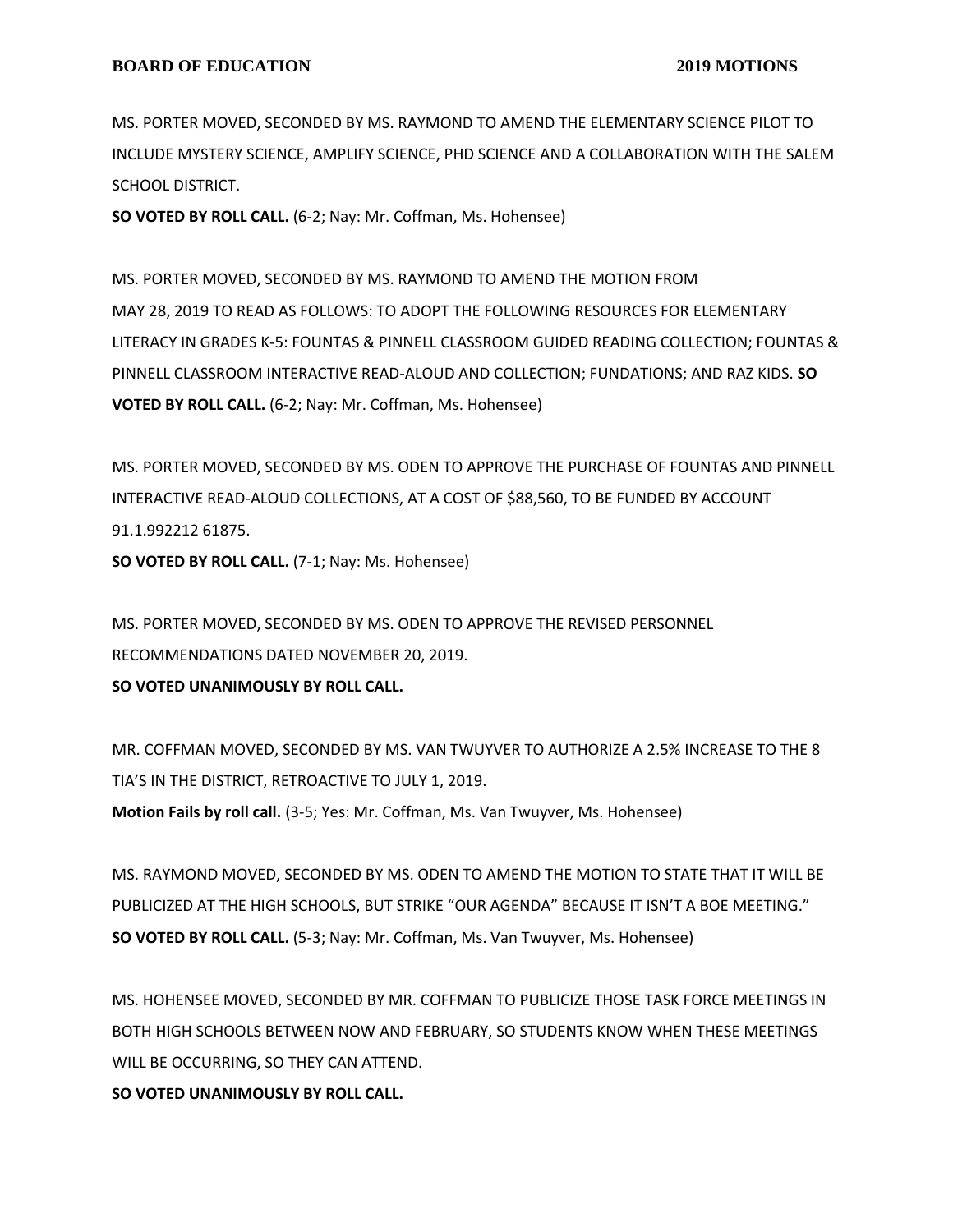MS. RAYMOND MOVED, SECONDED BY MR. PORTER TO MOVE TO NON-PUBLIC SESSION AT THIS TIME, INSTEAD OF BOARD MEMBER COMMENTS.

**SO VOTED BY ROLL CALL.** (6-1-1; Nay: Mr. Coffman, Abstained: Ms. Hohensee)

MS. HOHENSEE MOVED, SECONDED BY MR. COFFMAN TO AMEND THE MOTION TO SEND THIS COMPLAINT OF ALLEGED ELECTIONEERING, TO ATTORNEY CLOSSON FOR REVIEW AND HIS OPINION. **SO VOTED BY ROLL CALL.** (4-3; Nay: Ms. Oden, Mr. Guarino, Ms. Porter)

MS. RAYMOND MOVED, SECONDED BY MR. GUARINO TO REIMBURSE THE SUPERINTENDENT OF \$1,980 FOR NEGOTIATION ESSENTIALS COURSE, COMPLETED SEPTEMBER 2019, ACCOUNT 91.1.991160 52800. **SO VOTED BY ROLL CALL.** (5-2; Nay: Mr. Coffman, Ms. Hohensee)

MS. RAYMOND MOVED, SECONDED BY MR. GUARINO TO PRE-APPROVE DISBURSEMENT OF \$1,980 TO THE SUPERINTENDENT UPON COMPLETION OF ADVANCED NEGOTIATIONS COURSE, OCTOBER 2019; AND TO PRE-APPROVE DISBURSEMENT OF \$1,035 TO THE SUPERINTENDENT UPON COMPLETION OF STRATEGIES CONFLICT MANAGEMENT CLASS, JANUARY 2020, BOTH TO COME FROM ACCOUNT 91.1.991160 52800.

**SO VOTED BY ROLL CALL.** (5-2; Nay: Mr. Coffman, Ms. Hohensee)

MS. RAYMOND MOVED, SECONDED BY MR. COFFMAN TO APPROVE THE THREE CONFIDENTIAL MEMORANDUMS OF UNDERSTANDING THAT WERE IN OUR PACKET FROM MR. LESSARD, THAT WE HAVE GOTTEN 3 TIMES NOW AND HAVEN'T YET APPROVED.

**SO VOTED UNANIMOUSLY BY ROLL CALL.**

#### **NOVEMBER 7, 2019**

MS. RAYMOND MOVED, SECONDED BY MR. MOSHER TO ENDORSE OPTION 2, THE BUILDING OF A NEW MIDDLE SCHOOL, AND REQUEST THE JSSBC TO MOVE FORWARD PURSUING THAT OPTION. **SO VOTED BY ROLL CALL.** (6-2; Nay: Ms. Hohensee, Mr. Coffman)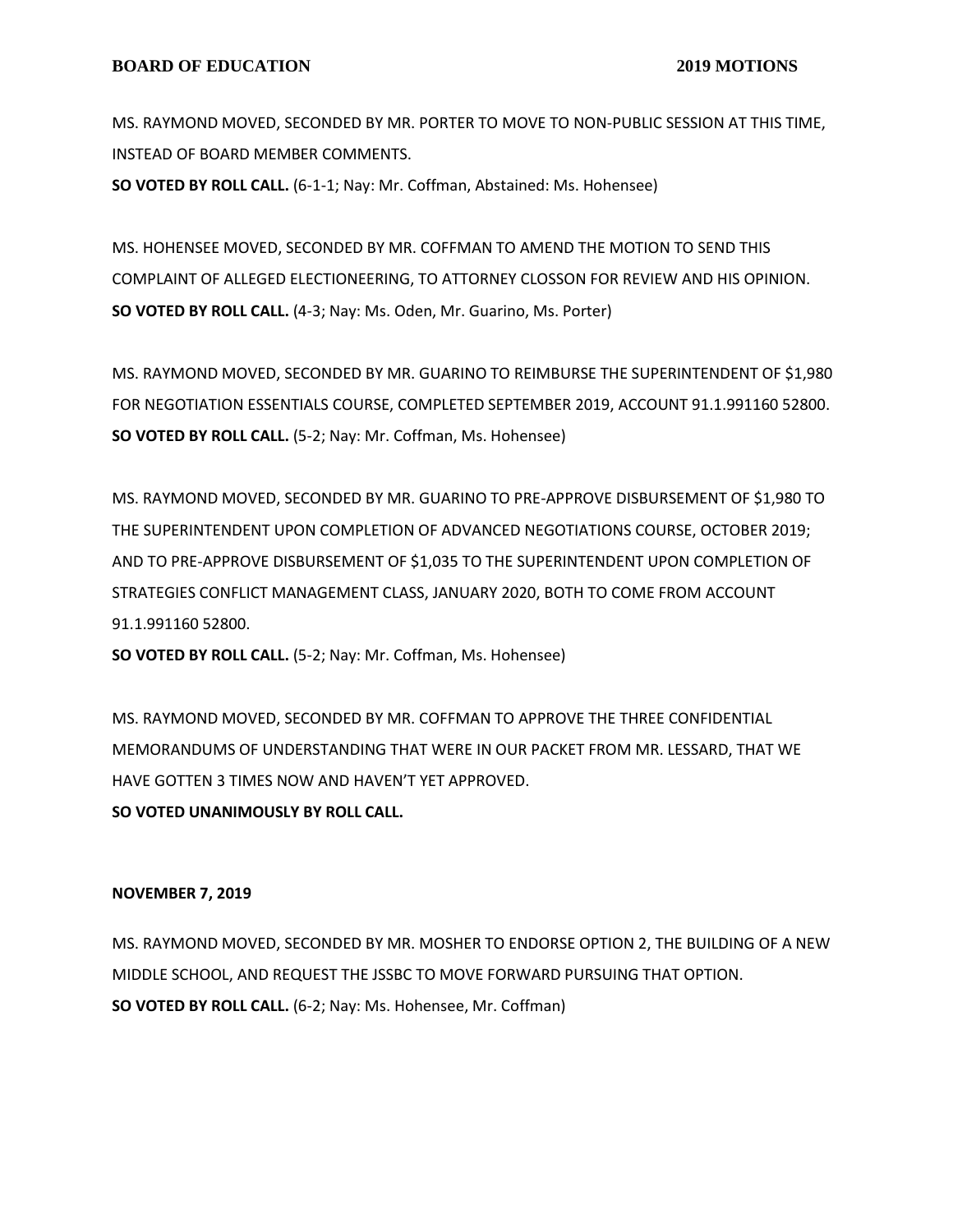#### **OCTOBER 16, 2019**

MR. GUARINO MOVED, SECONDED BY MS. TIMMONS TO APPROVE THE EAGLE SCOUT SERVICE PROJECT AT BICENTENNIAL ELEMENTARY SCHOOL, AS PRESENTED BY COLBY NICHOLS. **SO VOTED BY ROLL CALL.** (7-1; Nay: Mr. Mosher)

MR. GUARINO MOVED, SECONDED BY MS. TIMMONS APPROVE THE CONTRACT FOR SERVICES BETWEEN JEFF LEVIN COACHING AND THE NASHUA SCHOOL DISTRICT FOR UP TO \$50,000, TO BE FUNDED BY THE DROPOUT PREVENTION GRANT.

**SO VOTED UNANIMOUSLY BY ROLL CALL.**

MR. GUARINO MOVED, SECONDED BY MR. MOSHER TO AMEND THE MOTION BY REMOVING THE WORDS "OR INCANDESCENT" SO THAT THE POLICY WILL READ, "HOUSEHOLD LAMPS THAT USE HALOGEN BULBS ARE PROHIBITED."

**SO VOTED BY ROLL CALL.** (4-3; Nay: Mr. Coffman, Ms. Van Twuyver, Ms. Porter)

MR. GUARINO MOVED, SECONDED BY MR. VAN TWUYVER TO APPROVE POLICY EBCB – FIRE SAFETY, AS AMENDED THIS EVENING.

**SO VOTED BY ROLL CALL.** (5-2; Nay: Mr. Coffman, Ms. Porter)

MR. GUARINO MOVED, SECONDED BY MS. HOHENSEE TO APPROVE POLICY JBAA-R – SEXUAL DISCRIMINATION, HARASSMENT, VIOLENCE - STUDENTS - APPENDIX 1, AS PRESENTED. **SO VOTED UNANIMOUSLY BY ROLL CALL.**

MR. GUARINO MOVED, SECONDED BY MS. VAN TWUYVER TO APPROVE POLICY ECA-R – DISTRICT SECURITY PROCEDURES, AS PRESENTED.

**SO VOTED UNANIMOUSLY BY ROLL CALL.**

MR. GUARINO MOVED, SECONDED BY MR. MOSHER TO APPROVE JIC – STUDENT BEHAVIOR STANDARDS, AS AMENDED.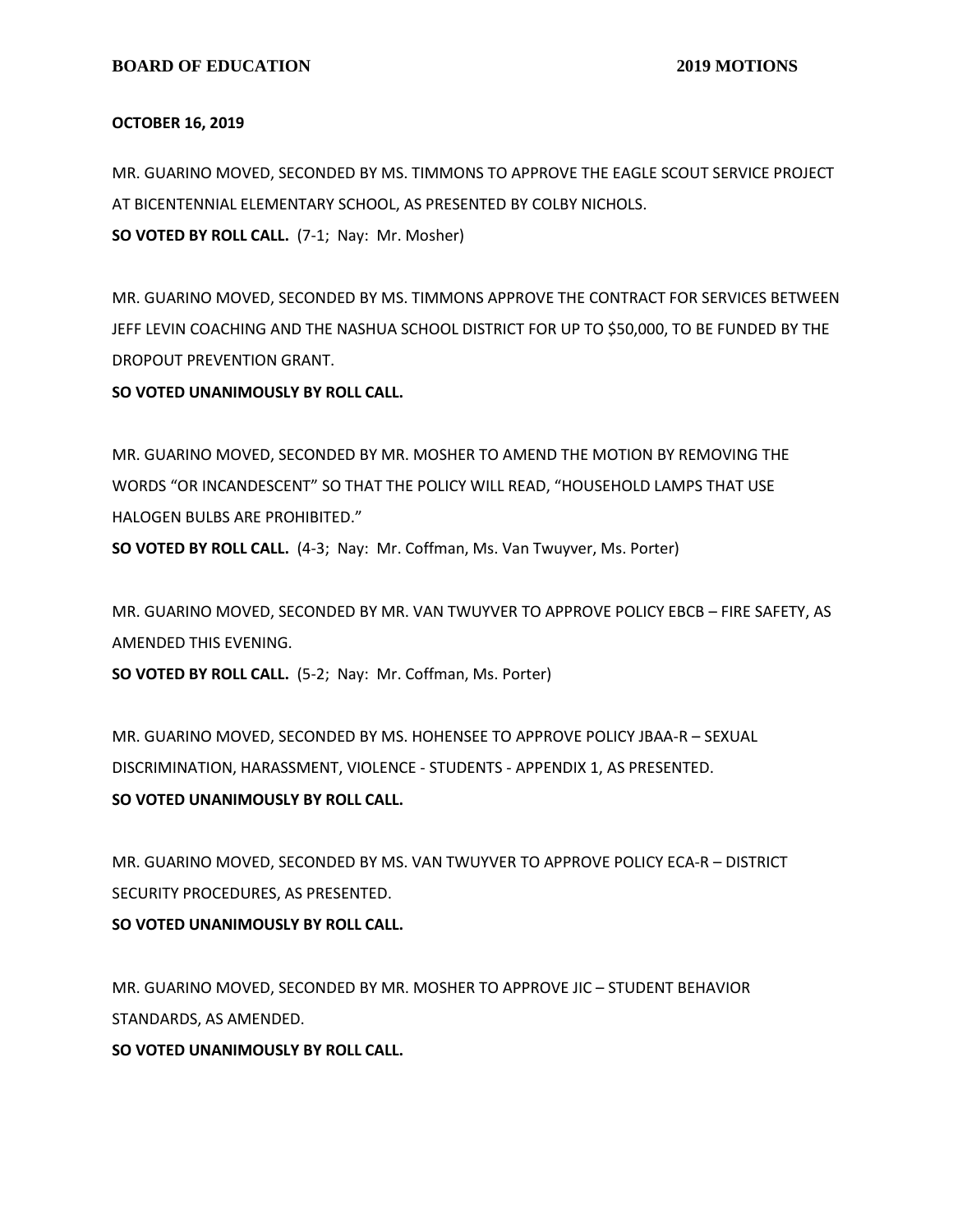MS. TIMMONS MOVED, SECONDED BY MR. COFFMAN TO APPROVE THE REVISED PERSONNEL RECOMMENDATIONS DATED 10/16/19.

**SO VOTED UNANIMOUSLY BY ROLL CALL.**

MR. COFFMAN MOVED, SECONDED BY MS. HOHENSEE TO SUSPEND BOE MEMBER PARTICIPATION IN THE JSSBC, CONTINGENT UPON THE CITY ATTORNEY RESOLVING THE LEGAL ISSUES ENCOUNTERED BY THE JSSBC COMMITTEE CONDUCTING: 9 MEETINGS WITHOUT A ROLL CALL VOTE WITH MR. MOSHER PRESENT; 34 VOICE VOTES WITHOUT REQUIRING A ROLL CALL VOTE BECAUSE MR. MOSHER WAS PRESENT; AND AN UNKNOWN IMPACT ON BID EVALUATION AND CONTRACT ACCEPTANCE, WITHOUT A ROLL CALL VOTE.

**Motion fails by roll call.** (3-5; Yes: Mr. Coffman, Ms. Van Twuyver, Ms. Hohensee)

MR. COFFMAN MOVED, SECONDED BY MS. HOHENSEE TO MOVE THE NOVEMBER 5, 2019 POLICY COMMITTEE MEETING TO ANOTHER NIGHT IN NOVEMBER.

**Motion fails by roll call.** (3-5; Yea: Mr. Coffman, Ms. Van Twuyver, Ms. Hohensee)

MS. HOHENSEE MOVED, SECONDED BY MS. RAYMOND TO CONSIDER INVOKING THE EMERGENCY POWERS, UNDER THE EMERGENCY AUTHORITY OF THE BOARD. **Motion fails by roll call.** (1-7; Yes: Ms. Hohensee)

MR. MOSHER MOVED, SECONDED BY MS. RAYMOND TO MOVE THIS ISSUE TO THE POLICY COMMITTEE FOR DISCUSSION AT THE DECEMBER 3<sup>RD</sup> MEETING.

**SO VOTED UNANIMOUSLY BY ROLL CALL.**

#### **OCTOBER 2, 2019**

MR. MOSHER MOVED, SECONDED BY MS. PORTER TO APPROVE THE REVISED PERSONNEL RECOMMENDATIONS DATED OCTOBER 2, 2019. **SO VOTED UNANIMOUSLY BY ROLL CALL.**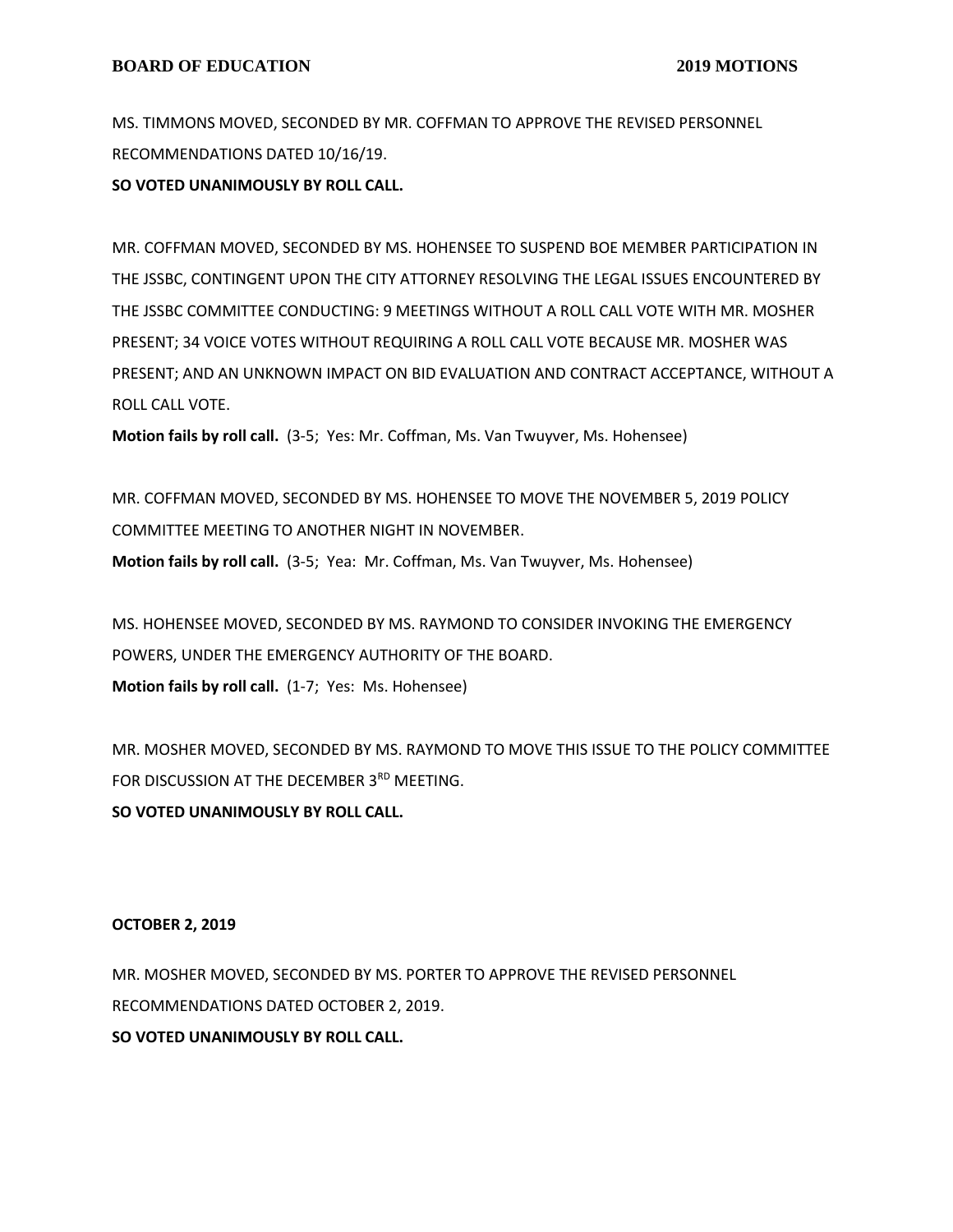#### **SEPTEMBER 18, 2019**

MS. ODEN MOVED, SECONDED BY MS. RAYMOND TO APPROVE THE CTE CULINARY PURCHASE OF REFRIGERATION EQUIPMENT, IN AN AMOUNT NOT TO EXCEED \$10,000, TO BE FUNDED BY THE CTE RESERVE ACCOUNT 91.2258.991387 71000.

**SO VOTED UNANIMOUSLY BY ROLL CALL.**

MS. ODEN MOVED, SECONDED BY MR. COFFMAN TO APPROVE TO APPROVE A CONTRACT WITH MR. HUBBARD, MR. HOWE AND MR. DODGE TO WRITE A CTE MANUFACTURING CURRICULUM FOR \$6,000, PER THE MEMO DATED SEPTEMBER 10, 2019, TO BE FUNDED BY THE PERKINS GRANT. **SO VOTED UNANIMOUSLY BY ROLL CALL.**

MS. ODEN MOVED, SECONDED BY MR. COFFMAN TO APPROVE THE PRICING FROM CENTRAL PAPER FOR TOILET TISSUE, PAPER TOWELS AND TRASH LINERS, BASED ON THE SEPTEMBER 10, 2019 MEMO, ACCOUNT 91.1.222620 61428.

**SO VOTED UNANIMOUSLY BY ROLL CALL.**

MS. ODEN MOVED, SECONDED BY MS. HOHENSEE TO APPROVE THE CONTRACT WITH CLEARWAY/NASHUA ADULT LEARNING CENTER, SPECIAL EDUCATION PROGRAM, FOR UP TO 15 STUDENTS FOR \$353,548.80, ACCOUNT 91.1.021267 55694 \$307,000 AND SPED GRANT \$46.548.80. **SO VOTED UNANIMOUSLY BY ROLL CALL.**

MR. GUARINO MOVED, SECONDED BY MR. MOSHER TO APPROVE PROPOSED POLICY AD - PHILOSOPHY OF THE SCHOOL DISTRICT, AS AMENDED.

**SO VOTED BY ROLL CALL.** (6-2; Nay: Mr. Coffman, Ms. Hohensee)

MR. GUARINO MOVED, SECONDED BY MR. MOSHER TO RESCIND POLICY 1210 - NASHUA SCHOOL DISTRICT PHILOSOPHY AND OBJECTIVES.

**SO VOTED BY ROLL CALL.** (6-1-1; Nay: Ms. Hohensee, Abstained: Mr. Coffman)

MR. COFFMAN MOVED, SECONDED BY MR. MOSHER TO AMEND THE MOTION TO INCLUDE A TITLE, "VOLUNTEER ASSURANCE FORM" AS PART OF THE TITLE.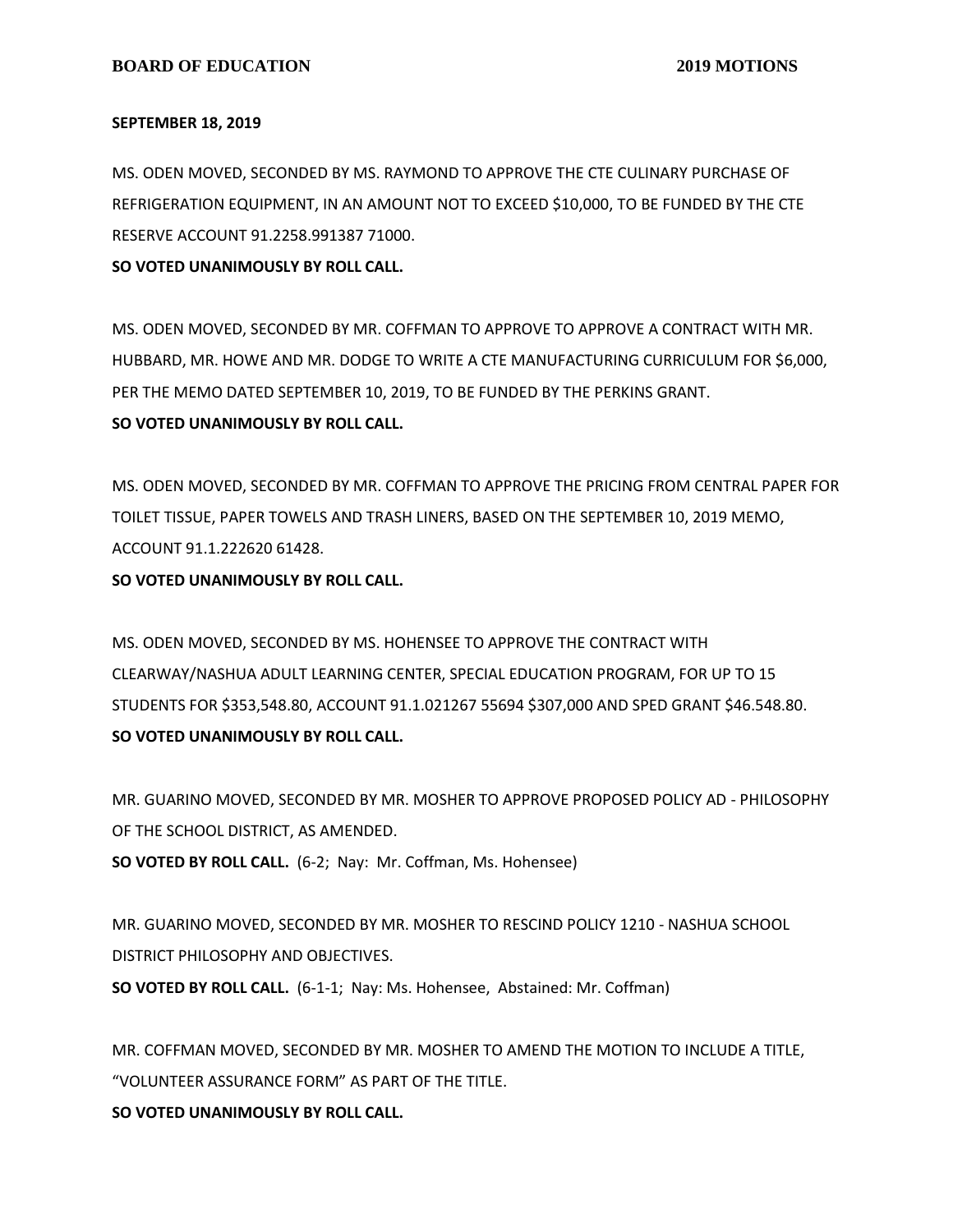MR. GUARINO MOVED, SECONDED BY MR. MOSHER TO APPROVE POLICY IJOC-R - VOLUNTEER ASSURANCES FORM, AS AMENDED.

**SO VOTED UNANIMOUSLY BY ROLL CALL.**

MS. PORTER MOVED, SECONDED BY MS RAYMOND TO RECOMMEND BOARD APPROVAL OF POLICY GCOA AS AMENDED, AND PRESENTED.

**SO VOTED UNANIMOUSLY BY ROLL CALL.**

MS. PORTER MOVED, SECONDED BY MS. ODEN TO RECOMMEND BOARD APPROVAL OF THE REVISED PERSONNEL RECOMMENDATIONS DATED 9/18/19. **SO VOTED UNANIMOUSLY BY ROLL CALL.**

MS. RAYMOND MOVED, SECONDED BY MR. GUARINO TO APPROVE THE ANONYMOUS \$5,000 DONATION TO BE MATCHED BY THE DONOR'S BUSINESS, TO THE NHS NORTH FOOTBALL PROGRAM. **SO VOTED UNANIMOUSLY BY ROLL CALL.**

## **AUGUST 26, 2019**

MS. HOHENSEE MOVED, SECONDED BY MS. VAN TWUYVER TO RE-EDIT THE BOE MINUTES OF 5-13-19 TO INCLUDE "RSA 91-A:3, II (a), (c), and (i)" TO THE ITALICIZED PARAGRAPH, UNDER RSA 91-A:2 II-a. **Motion fails by roll call.** (4-4; Nay: Ms. Oden, Ms. Raymond, Mr. Guarino, Ms. Porter)

MS. HOHENSEE MOVED, SECONDED BY MS. VAN TWUYVER TO CONTINUE WITH THE PRAYER VOLUNTARILY, AND MEMBERS WHO DO NOT WISH TO PARTICIPATE, DO NOT HAVE TO. **SO VOTED BY ROLL CALL.** (7-0; Ms. Raymond abstained.)

MS. ODEN MOVED, SECONDED BY MS. RAYMOND TO APPROVE THE BOY SCOUT EAGLE PROJECT AT NEW SEARLES PLAYGROUND WITH PERMISSION TO USE NEW SEARLES' FACILITIES ON BUILD DAY. **SO VOTED UNANIMOUSLY BY ROLL CALL.**

MS. ODEN MOVED, SECONDED BY MS. RAYMOND RECOMMENDATION TO APPROVE THE NEW SEARLES PLAYGROUND IMPROVEMENTS, FUNDING TO BE PROVIDED BY THE PTO. **SO VOTED UNANIMOUSLY BY ROLL CALL.**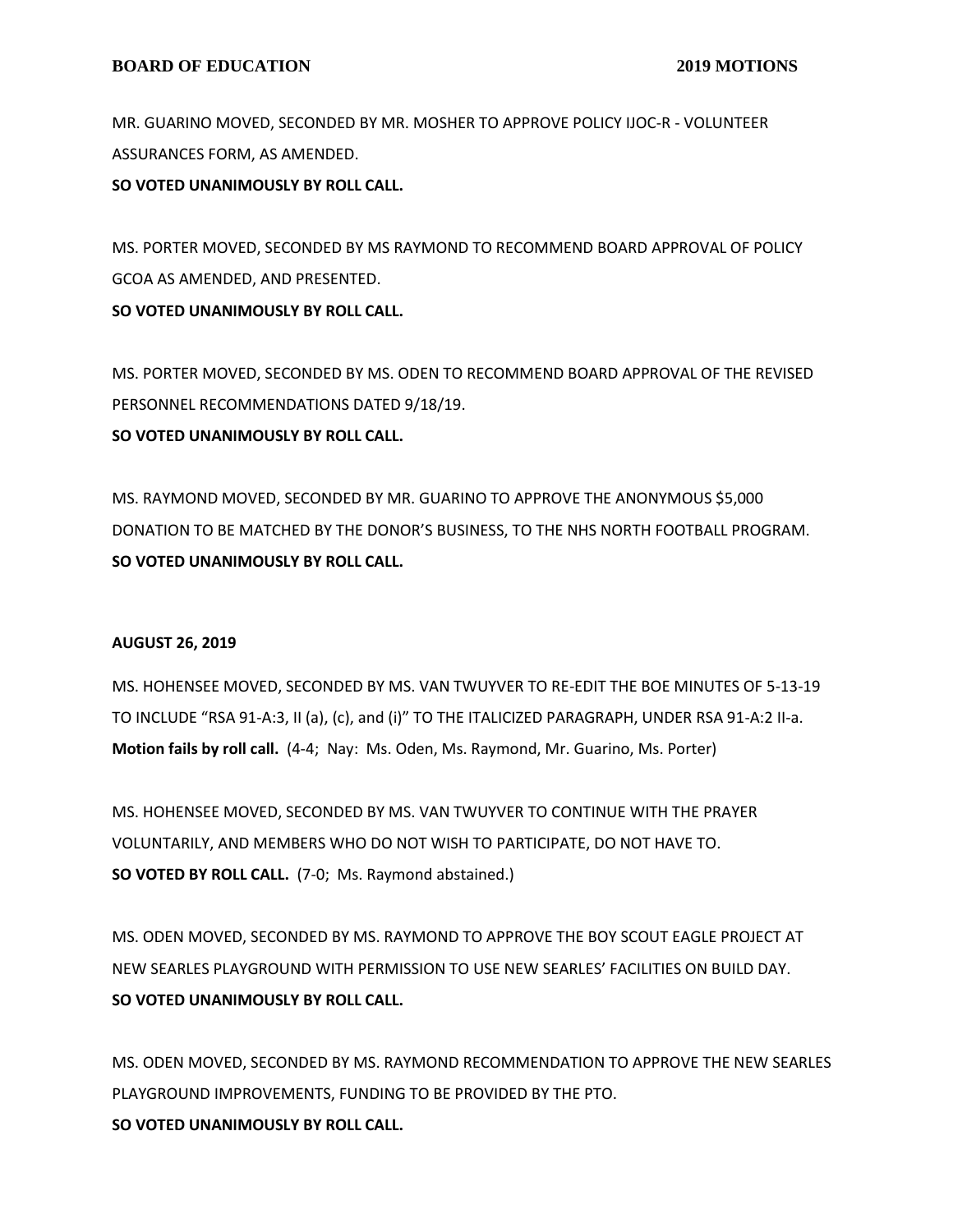MS. ODEN MOVED, SECONDED BY MS. RAYMOND TO APPROVE THE CREATION OF GARDENS AT LEDGE STREET WITH "GROW NASHUA" PROVIDING ALL FUNDING.

#### **SO VOTED UNANIMOUSLY BY ROLL CALL.**

MS. ODEN MOVED, SECONDED BY MS. RAYMOND TO APPROVE THE CTE WEBSITE CONTRACT WITH SQUARE SPOT DESIGN FOR \$35,000, CHARGED TO CTE DISTRICT GRANT. **SO VOTED BY ROLL CALL.** (6-2; Nay: Mr. Coffman, Ms. Hohensee)

MS. ODEN MOVED, SECONDED BY MS. HOHENSEE TO APPROVE THE CONTRACT WITH YOUTH COUNCIL FOR A MASTER LEAD STUDENT ASSISTANCE PROGRAM COUNSELOR FOR \$50,000, ACCOUNT 91.1.03/041160 55699.

#### **SO VOTED UNANIMOUSLY BY ROLL CALL.**

MS. ODEN MOVED, SECONDED BY MS. HOHENSEE TO APPROVE THE CONTRACT WITH CLEARWAY/NASHUA ADULT LEARNING CENTER FOR \$295,093 FOR AN ALTERNATIVE HIGH SCHOOL PROGRAM, ACCOUNT 91.1.991110 53600.

## **SO VOTED UNANIMOUSLY BY ROLL CALL.**

MS. ODEN MOVED, SECONDED BY MS. HOHENSEE TO APPROVE THE CONTRACT FOR THREE (3) YEARS WITH MSB CONSULTING GROUP FOR MEDICAID BILLING AND CONSULTING SERVICES (7% OF REVENUE ESTIMATION OF CONTRACT COST \$150,000 PER YEAR), ACCOUNT 91.1.022332 53628. **SO VOTED UNANIMOUSLY BY ROLL CALL.**

MS. ODEN MOVED, SECONDED BY MS. HOHENSEE TO APPROVE CONTRACT WITH YOUTH COUNCIL TO PROVIDE A LEARNING ENVIRONMENT FOR SUSPENDED STUDENTS IN GRADES 5-8, ACCOUNT 91.1.99110 53600.

## **SO VOTED UNANIMOUSLY BY ROLL CALL.**

MS. HOHENSEE MOVED, SECONDED BY MR. COFFMAN TO AMEND THE MOTION BY CHANGING: "… AND SHALL SUBMIT A WRITTEN REPORT TO THE SUPERINTENDENT ANNUALLY" TO READ: "…AND SHALL SUBMIT A WRITTEN REPORT TO THE SUPERINTENDENT AND THE BOARD ANNUALLY." **Motion fails by roll call.** (2-6; Yes: Mr. Coffman, Ms. Hohensee)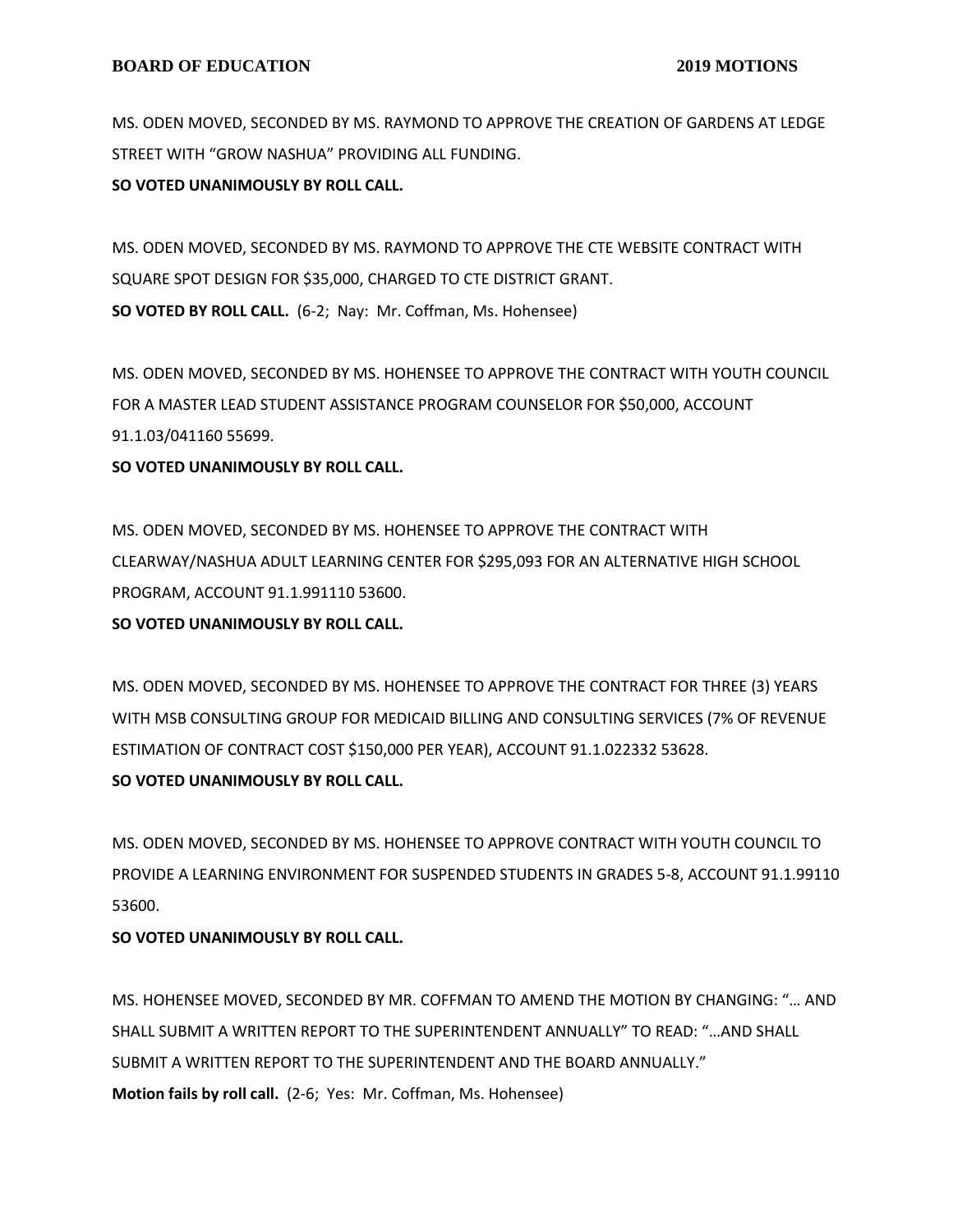MR. GUARINO MOVED, SECONDED BY MS. RAYMOND TO APPROVE POLICY EB – SAFETY PROGRAM, AS AMENDED.

**SO VOTED BY ROLL CALL.** (6-2; Nay: Mr. Coffman, Ms. Hohensee)

MR. GUARINO MOVED, SECONDED BY MS. VAN TWUYVER TO APPROVE POLICY JJJA - STUDENT EXTRACURRICULAR ACTIVITY ELIGIBILITY - ACADEMIC EXPECTATIONS, AS AMENDED. **SO VOTED UNANIMOUSLY BY ROLL CALL.**

MR. GUARINO MOVED, SECONDED BY MS. VAN TWUYVER TO APPROVE POLICY JJJA-R - STUDENT EXTRACURRICULAR ACTIVITY ELIGIBILITY – PROCEDURE, AS PRESENTED. **SO VOTED UNANIMOUSLY BY ROLL CALL.**

MR. GUARINO MOVED, SECONDED BY MS. VAN TWUYVER TO APPROVE POLICY JJJB - STUDENT EXTRACURRICULAR ACTIVITY ELIGIBILITY - BEHAVIORAL EXPECTATIONS, AS AMENDED. **SO VOTED UNANIMOUSLY BY ROLL CALL.**

MS. PORTER MOVED, SECONDED BY MS. ODEN TO APPROVE POLICY GBJ – PERSONNEL FILES. **SO VOTED UNANIMOUSLY BY ROLL CALL.**

MS. PORTER MOVED, SECONDED BY MS. ODEN TO RESCIND 8100.1 – PERSONNEL FILES. **SO VOTED UNANIMOUSLY BY ROLL CALL.**

MS. PORTER MOVED, SECONDED BY MS. ODEN TO APPROVE THE REVISED PERSONNEL RECOMMENDATIONS DATED AUGUST 26, 2019. **SO VOTED UNANIMOUSLY BY ROLL CALL.**

MR. GUARINO MOVED, SECONDED BY MS. VAN TWUYVER TO APPROVE THE NASHUA JROTC MARKSMANSHIP PROGRAM TO BE HELD AT THE HORSE POND FISH & GAME CLUB. **SO VOTED UNANIMOUSLY BY ROLL CALL.**

MR. COFFMAN MOVED, SECONDED BY MS. HOHENSEE THAT THE BOE THANK THE HORSE POND MEMBERS AND EXECUTIVE TEAM FOR HOSTING OUR MARKSMANSHIP TEAM IN A LETTER OF SUPPORT. **SO VOTED UNANIMOUSLY BY ROLL CALL.**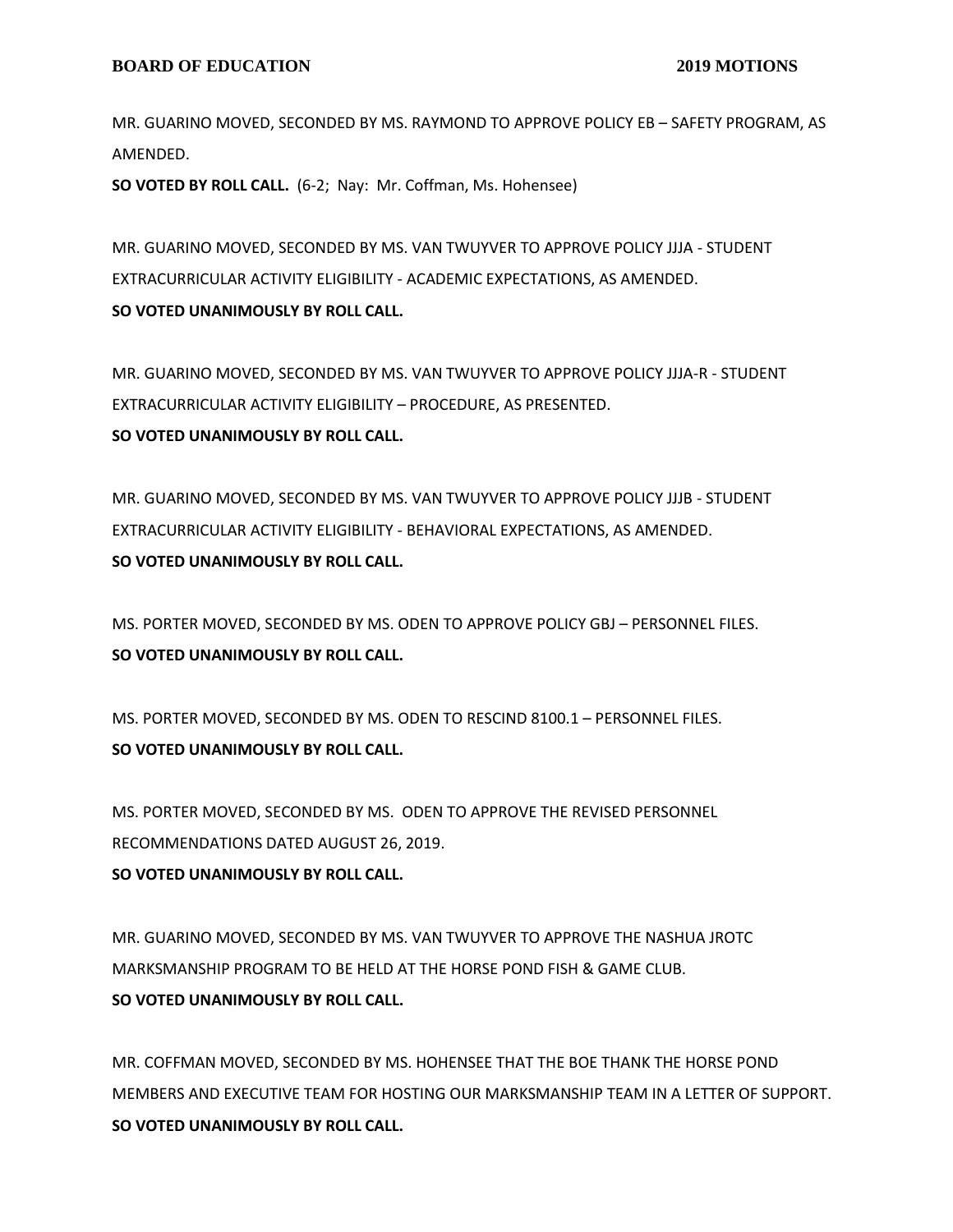MS. RAYMOND MOVED, SECONDED BY MR. MOSHER TO APPROVE THE FACT FINDER'S RECOMMENDATIONS ON A COLLECTIVE BARGAINING AGREEMENT WITH NASHUA SCHOOL DISTRICT CUSTODIAN UNION.

**SO VOTED BY ROLL CALL.** (7-1; Nay: Ms. Oden)

MR. COFFMAN MOVED, SECONDED BY MS. HOHENSEE TO SEND MS. HOHENSEE'S POLICY PROPOSAL TO THE POLICY COMMITTEE.

**Motion fails by roll call.** (2-6; Yes: Mr. Coffman, Ms. Hohensee)

## **AUGUST 12, 2019**

MS. TIMMONS MOVED, SECONDED BY MS. HOHENSEE TO APPROVE THE PERSONNEL RECOMMENDATIONS DATED AUGUST 12, 2019.

**SO VOTED UNANIMOUSLY BY ROLL CALL.**

# **JULY 29, 2019**

MR. COFFMAN MOVED, SECONDED BY MS. TIMMONS TO ELECT THOMAS ADAMAKOS, PRINCIPAL, AMHERST STREET ELEMENTARY, FOR THE 2019-2020 SCHOOL YEAR, AT AN ANNUAL SALARY OF \$104.600.

# **SO VOTED UNANIMOUSLY BY ROLL CALL**

MS. TIMMONS MOVED, SECONDED BY MR. GUARINO TO RESCIND THE APPROVAL OF THE PLAY DIRECTOR AT NHS NORTH FOR THE 2019-2020 SCHOOL YEAR.

# **SO VOTED UNANIMOUSLY BY ROLL CALL.**

MS. TIMMONS MOVED, SECONDED BY MS. HOHENSEE TO ACCEPT THE PERSONNEL RECOMMENDATIONS DATED JULY 29, 2019. **SO VOTED UNANIMOUSLY BY ROLL CALL**.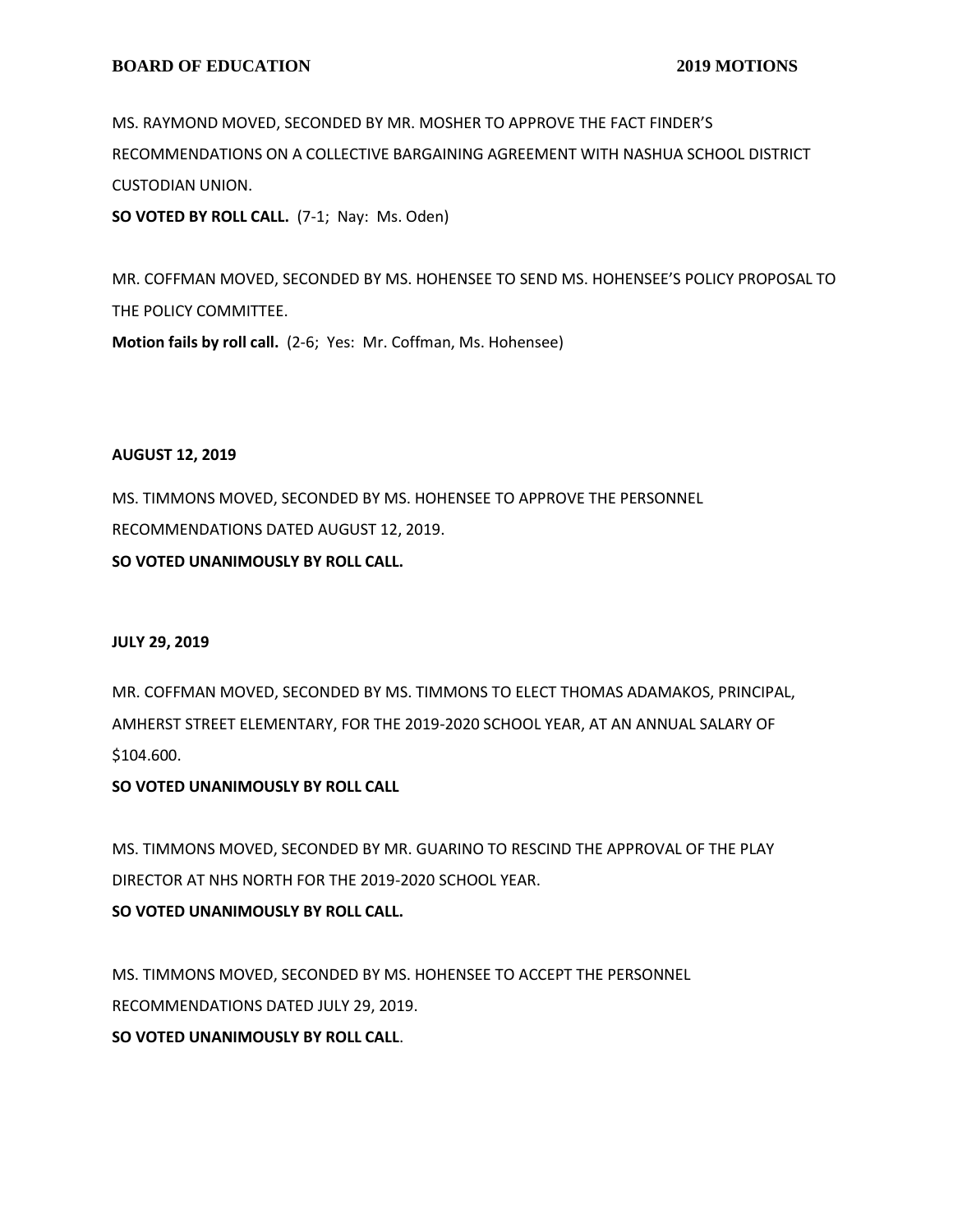MR. COFFMAN MOVED, SECONDED BY MS. HOHENSEE TO AMEND THE MOTION TO LIMIT THE CARRY OVER TO 10 DAYS PER YEAR, FROM THE CURRENT 40, IN THE NON-AFFILIATED HANDBOOK. **Motion Fails by roll call.** (2-7: Yes: Mr. Coffman, Ms. Hohensee)

MS. TIMMONS MOVED, SECONDED BY MR. MOSHER TO APPROVE THE 2019-2020 NON-AFFILIATED HANDBOOK.

**SO VOTED BY ROLL CALL.** (7-2; Nay: Mr. Coffman, Ms. Hohensee)

MS. PORTER MOVED, SECONDED BY MS. TIMMONS TO APPROVE THE NSD 2019-2024 STRATEGIC PLAN, WITH THE MISSION, VISION, VALUES, GOALS AND ACTION STEPS. **SO VOTED BY ROLL CALL.** (7-2; Nay: Mr. Coffman, Ms. Hohensee)

#### **JULY 17, 2019**

MS. ODEN MOVED, SECONDED BY MS. HOHENSEE TO APPROVE THE FY19 JUNE TRANSFER REPORT AS PRESENTED.

## **SO VOTED UNANIMOUSLY BY ROLL CALL.**

MS. TIMMONS MOVED, SECONDED BY MS. HOHENSEE TO RESCIND POLICY 8214 – TUBERCULOSIS SCREENING.

## **SO VOTED UNANIMOUSLY BY ROLL CALL.**

MS. TIMMONS MOVED, SECONDED BY MS. HOHENSEE TO ELECT HEIDI PARIS, ASSISTANT PRINCIPAL, NHS NORTH, FOR THE 2019-2020 SCHOOL YEAR, AT AN ANNUAL SALARY OF \$83,000. **SO VOTED BY ROLL CALL.** (8-0; Mr. Coffman abstained)

MS. TIMMONS MOVED, SECONDED BY MS. HOHENSEE TO APPROVE THE REVISED PERSONNEL RECOMMENDATIONS DATED JULY 17, 2019.

**SO VOTED BY ROLL CALL.** (6-1; Nay: Mr. Coffman; Abstained: Ms. Oden, Mr. Mosher)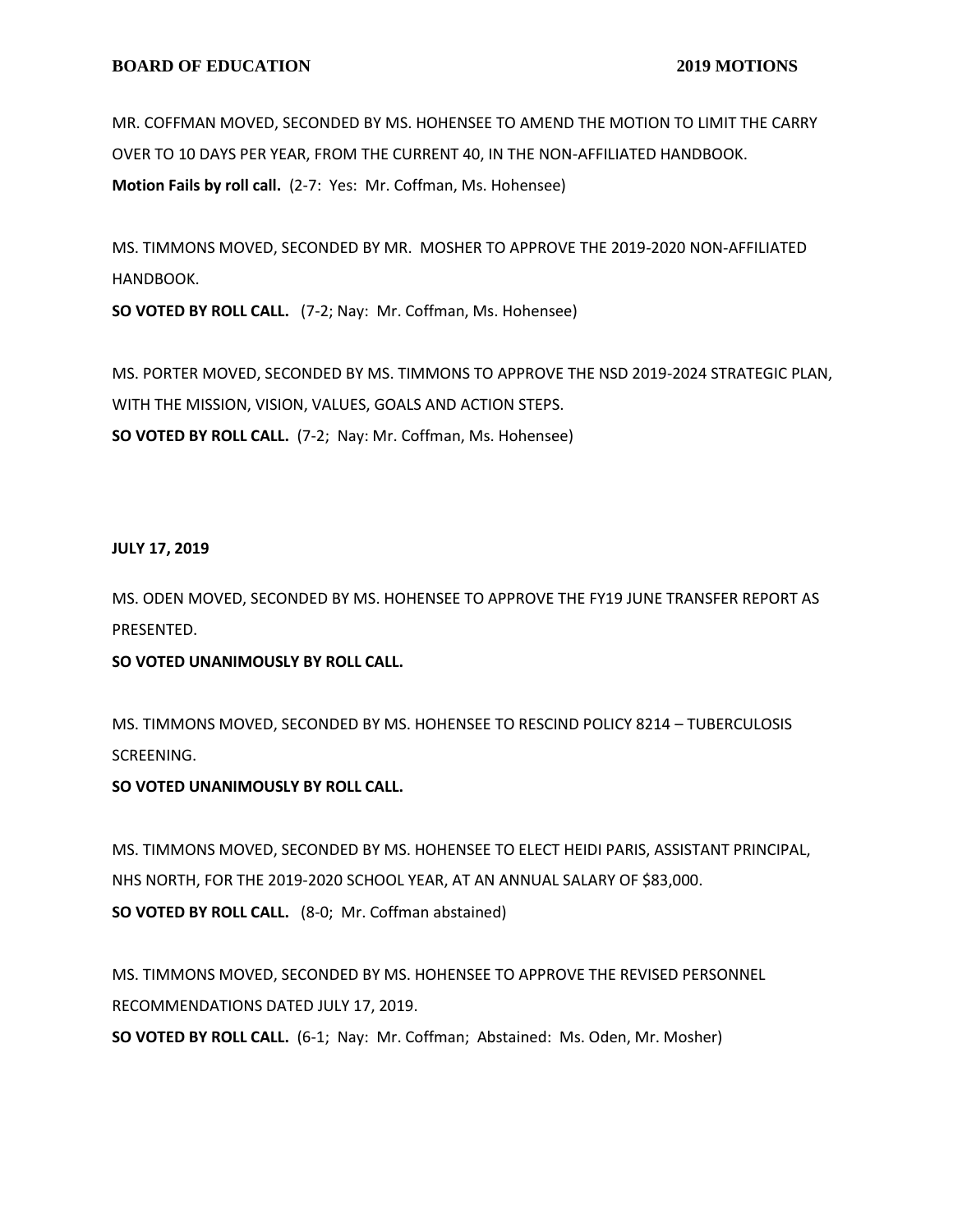#### **JUNE 19, 2019**

MR. GUARINO MOVED, SECONDED BY MS. TIMMONS TO APPROVE THE MAY 13, 2019 BOE MINUTES. **SO VOTED BY ROLL CALL.** (7-2; Nay: Mr. Coffman, Ms. Hohensee)

MS. HOHENSEE MOVED, SECONDED BY MR. COFFMAN TO UNSEAL THE AUDIOTAPE AND DRAFT MINUTES OF THE MAY 13, 2019 BOE NON-PUBLIC SESSION. **Motion fails by roll call.** (2-7: Yes: Mr. Coffman, Ms. Hohensee)

MS. ODEN MOVED, SECONDED BY MS. PORTER MOVED TO APPROVE THE CONTRACT BETWEEN THE NASHUA SCHOOL DISTRICT AND MR. DAVID MOORE FOR \$20,000, TO BE PAID FROM THE DOE INNOVATION GRANT FUNDS.

#### **SO VOTED UNANIMOUSLY BY ROLL CALL.**

MS. ODEN MOVED, SECONDED BY MR. COFFMAN MOVED TO APPROVE THE FOLLOWING SPECIAL EDUCATION CONTRACTS FOR THE 2019-2020 SCHOOL YEAR, ACCOUNT 91.1.022160 53614: CLARK ASSOCIATES, \$847,00, ABC PHYSICAL THERAPY, \$233,000.

## **SO VOTED UNANIMOUSLY BY ROLL CALL.**

MS. ODEN MOVED, SECONDED BY MS. RAYMOND TO APPROVE THE FOLLOWING SPECIAL EDUCATION CONTRACTS FOR THE 2019-2020 SCHOOL YEAR, TO BE PAID FOR BY THE IDEA GRANT: MICROSOCIETY ACADEMY CHARTER SCHOOL, \$62,000; GATE CITY CHARTER SCHOOL FOR THE ARTS, \$15,000; CARROLL CENTER FOR THE BLIND, \$40,000; LITERACY LEARNING SOLUTIONS, \$40,000; BOOTHBY THERAPY SERVICES, \$30,000; AND RETHINK, \$14,500.

#### **SO VOTED UNANIMOUSLY BY ROLL CALL.**

MS. ODEN MOVED, SECONDED BY MS. PORTER TO APPROVE THE CONTRACT FOR PAVEMENT MARKINGS TO D&M STRIPING IN THE AMOUNT OF \$17,280, WHICH INCLUDES A \$1,280 ALLOWANCE FOR ADDITIONAL WORK, TO BE PAID FOR BY CONTRACT SERVICES IN FY20, 91.1.222620 53628. **SO VOTED UNANIMOUSLY BY ROLL CALL.**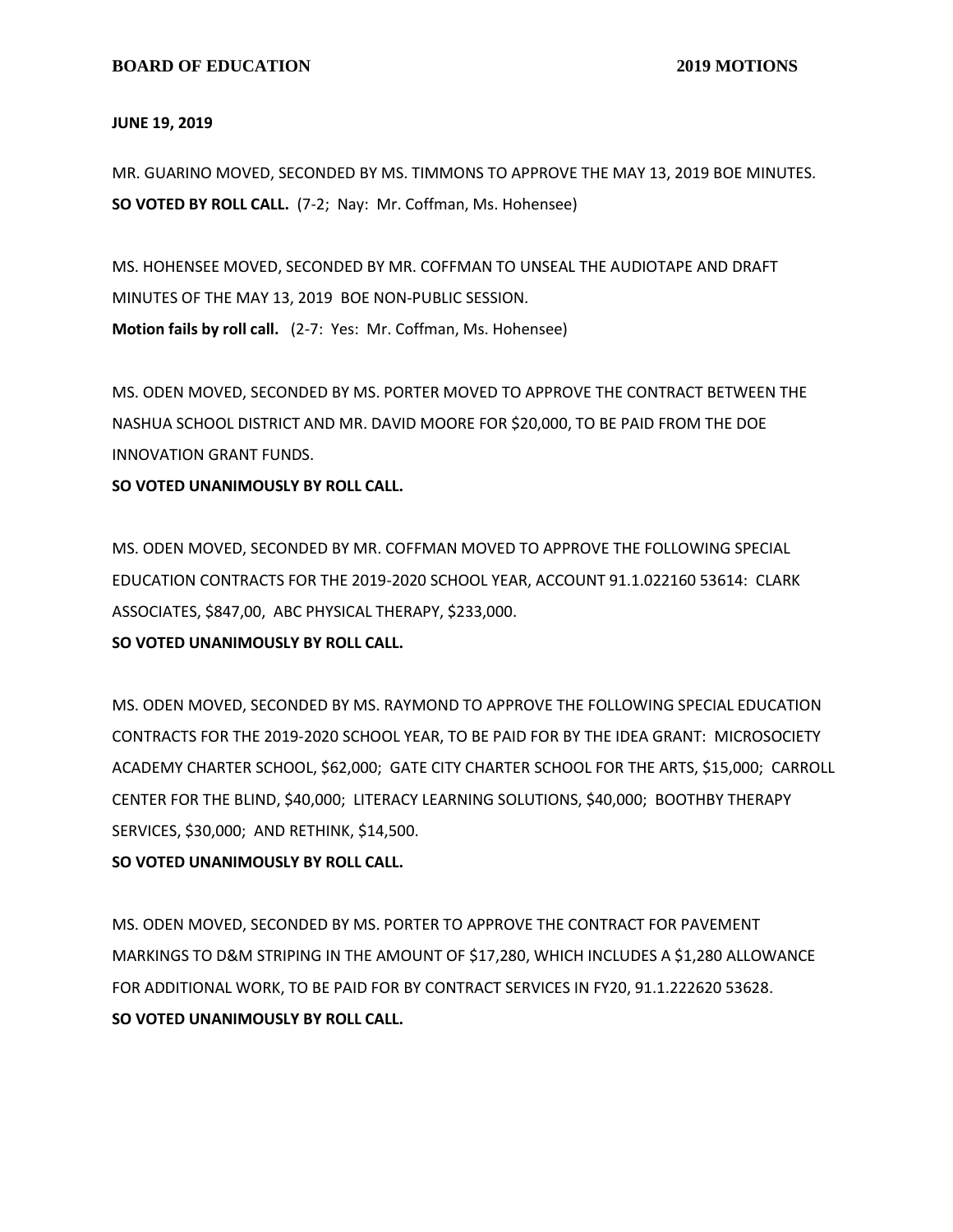MS. ODEN MOVED, SECONDED BY MS. PORTER TO APPROVE THE CONTRACT FOR PAVING WORK AT AMHERST STREET, MOUNT PLEASANT, AND NHS NORTH TO HUDSON PAVING IN THE AMOUNT OF \$86,242 WITH FUNDS FOR CITY BONDING RESOLUTION R-18-077.

# **SO VOTED UNANIMOUSLY BY ROLL CALL.**

MS. ODEN MOVED, SECONDED BY MR. GUARINO TO APPROVE THE CONTRACT FOR PAVING AT BROAD STREET TO HUDSON PAVING IN THE AMOUNT OF \$19,410 FOR FY20 OPERATING BUDGET, ACCOUNT 91.1.222620 54280.

## **SO VOTED UNANIMOUSLY BY ROLL CALL.**

MS. ODEN MOVED, SECONDED BY MS. PORTER TO APPROVE THE CONTRACT TO PLACE FENCING AT AMHERST STREET IN THE AMOUNT OF \$8,500; \$3,758 FROM CITY BOND RESOLUTION R-18-077 AND THE REMAINING \$4,742 FROM THE FY20 OPERATING BUDGET, ACCOUNT 91.1.222620 54280. **SO VOTED UNANIMOUSLY BY ROLL CALL.**

MS. ODEN MOVED, SECONDED BY MS. PORTER TO APPROVE THE CONTRACT FOR GENERATOR REPLACEMENT AT DR. CRISP AND BICENTENNIAL ELEMENTARY SCHOOLS TO POWERS GENERATOR, NOT TO EXCEED \$89,900. \$85,000 TO COME FROM CITY BINDING R-18-077 AND THE REMAINING \$4,900 TO COME FROM FY19 OPERATING BUDGET, ACCOUNT 91.1.222620 61299.

# **SO VOTED UNANIMOUSLY BY ROLL CALL.**

MS. ODEN MOVED, SECONDED BY MS. PORTER TO APPROVE THE CONTRACT WITH ENEL X TO ENROLL THE SCHOOL DISTRICT IN THE ENERGY DEMAND RESPONSE PROGRAM. **SO VOTED UNANIMOUSLY BY ROLL CALL.**

MS. ODEN MOVED, SECONDED BY MS. RAYMOND TO APPROVE THE 6-MONTH CONTRACT WITH ATTORNEY TOM CLOSSON IN THE AMOUNT OF \$4,000 PER MONTH, BEGINNING IN SEPTEMBER 2019, ACCOUNT 91.1.012320 53128.

# **SO VOTED UNANIMOUSLY BY ROLL CALL.**

MS. ODEN MOVED, SECONDED BY MR. MOSHER TO APPROVE THE FY19 MAY TRANSFER REPORT, AS PRESENTED AND ACCEPTED AT THE JUNE 11, 2019 F&O MEETING. **SO VOTED UNANIMOUSLY BY ROLL CALL.**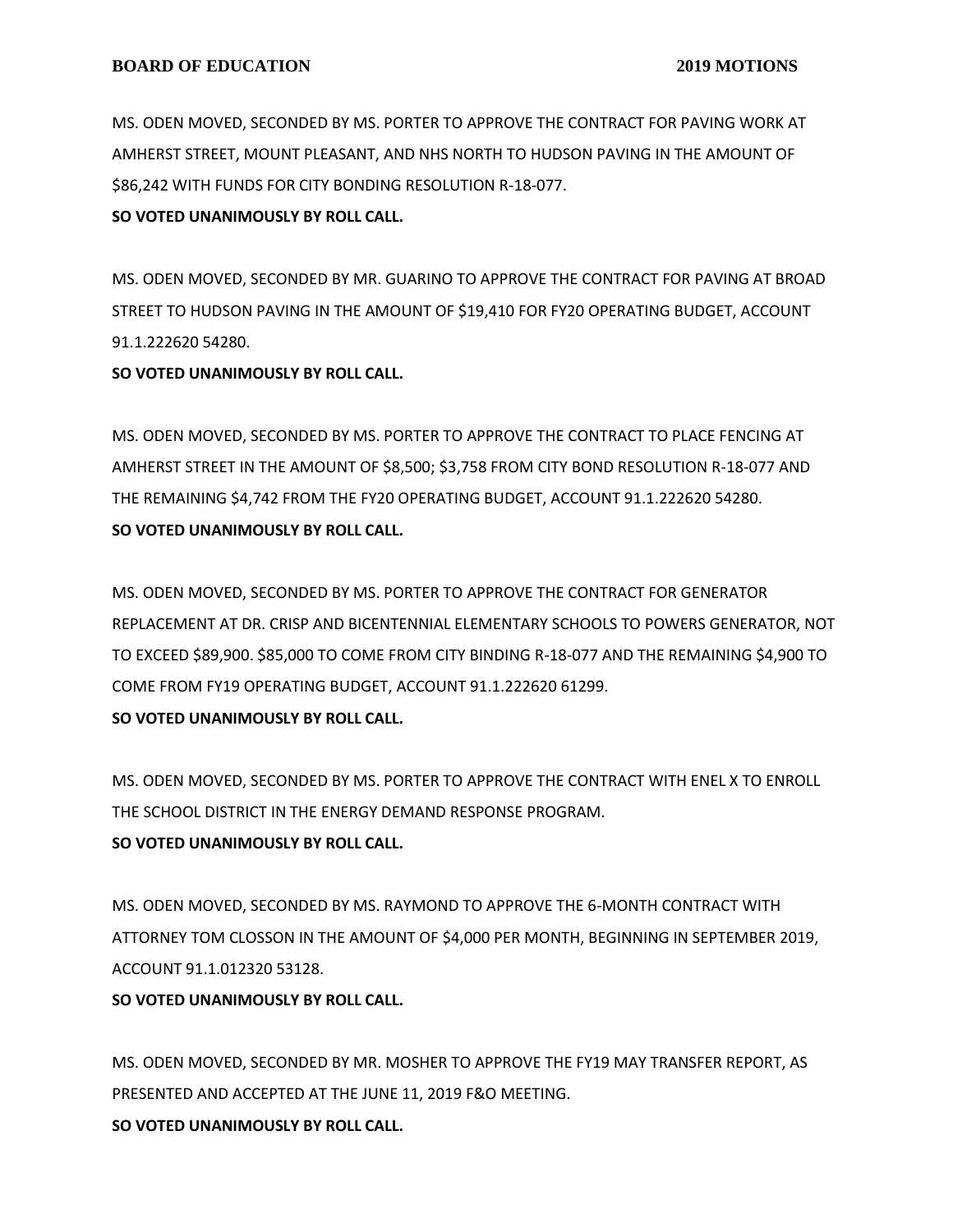MR. GUARINO MOVED, SECONDED BY MR. MOSHER TO APPROVE THE PROPOSED JLF-R – MANDATED REPORTING FORM.

**SO VOTED UNANIMOUSLY BY ROLL CALL.**

MR. GUARINO MOVED, SECONDED BY MR. MOSHER TO APPROVE POLICY DDA – GRANT FUNDS, MATERIALS AND SERVICES. **SO VOTED BY ROLL CALL.** (8-1; Nay: Mr. Coffman)

MR. GUARINO MOVED, SECONDED BY MS. TIMMONS TO APPROVE POLICY ILAA – ELEMENTARY LEVEL GROUPING PHILOSOPHY.

**SO VOTED UNANIMOUSLY BY ROLL CALL.** (8-1; Nay: Mr. Coffman)

MR. GUARINO MOVED, SECONDED BY MR. MOSHER TO RESCIND POLICY #2231.

## **SO VOTED UNANIMOUSLY BY ROLL CALL.**

MS. PORTER MOVED, SECONDED BY MS. TIMMONS TO APPROVE THE CHANGES MADE TO THE TDEC RUBRICS, AS PRESENTED **SO VOTED BY ROLL CALL**. (8-1; Nay: Mr. Coffman)

MS. HOHENSEE MOVED, SECONDED BY MR. COFFMAN TO AMEND THE MOTION, TO POSTPONE APPROVAL OF CHOOSE LOVE, OR ANY SEL PROGRAM, UNTIL SUCH PROPOSAL INCLUDES AN OPT-OUT PROVISION IN CONFORMANCE WITH STATE LAW RSA 186:11 IX-C. **Motion Fails by roll call.** (2-7; Yes: Mr. Coffman, Ms. Hohensee)

MS. PORTER MOVED, SECONDED BY TO MS. TIMMONS APPROVE THE "CHOOSE LOVE SEL" PILOT FOR K-5 FOR THE 2019-2020 SCHOOL YEAR.

**SO VOTED BY ROLL CALL.** (7-2; Nay: Mr. Coffman, Ms. Hohensee)

MS. PORTER MOVED, SECONDED BY MS. TIMMONS TO APPROVE THE MYSTERY SCIENCE K-5 PILOT FOR THE 2019-2020 SCHOOL YEAR.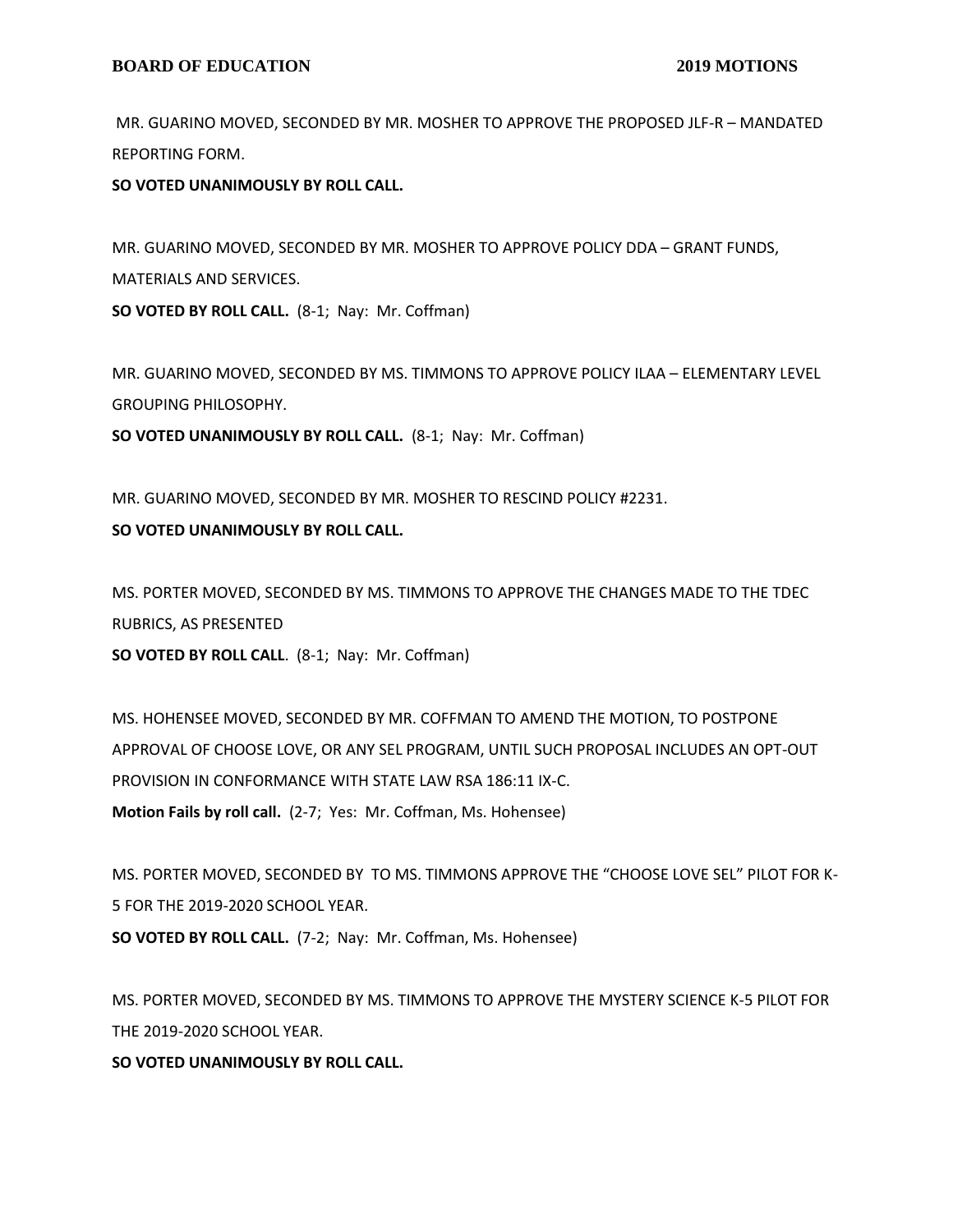MS. PORTER MOVED, SECONDED BY MS. TIMMONS TO APPROVE THE ASSISTANT DIRECTOR OF TECHNOLOGY JOB DESCRIPTION, AS AMENDED. **SO VOTED BY ROLL CALL.** (7-2; Nay: Mr. Coffman, Ms. Hohensee)

MS. PORTER MOVED, SECONDED BY MS. TIMMONS TO APPROVE THE REVISED PERSONNEL RECOMMENDATIONS DATED JUNE 19, 2019, AS PRESENTED WITH REVISIONS. **SO VOTED UNANIMOUSLY BY ROLL CALL.**

MS. PORTER MOVED, SECONDED BY MS. TIMMONS TO ELECT NANCY MAGUIRE, ASSISTANT PRINCIPAL, AMHERST STREET ELEMENTARY SCHOOL, FOR THE 2019-2020 SCHOOL YEAR, AT AN ANNUAL SALARY OF \$82,250.

**SO VOTED UNANIMOUSLY BY ROLL CALL.**

MS. HOHENSEE MOVED, SECONDED BY MR. COFFMAN TO RESTORE THE MARKSMANSHIP PROGRAM ON CAMPUS, MAKING SURE THAT A SCHOOL RESOURCE OFFICER IS PRESENT WHENEVER AIR RIFLES ARE TRANSPORTED WITHIN THE BUILDING.

**Motion fails by roll call.** (3-6; Yes: Mr. Coffman, Ms. Van Twuyver, Ms. Hohensee)

MS. RAYMOND MOVED, SECONDED BY MS. TIMMONS TO ACCEPT THE GRANTS FROM THE NASHUA EDUCATION FOUNDATION FOR SPRING 2019 IN THE AMOUNT OF 21,005.89.

# **SO VOTED UNANIMOUSLY BY ROLL CALL.**

MS. RAYMOND MOVED, SECONDED BY MS. PORTER TO ACCEPT A 21<sup>ST</sup> CENTURY COMMUNITY LEARNING CENTER GRANT FOR 5 YEARS. THE FIRST YEAR IN THE AMOUNT OF \$270,000. FUNDING TO COMMENCE ON JULY 1, 2019, AND ADDITIONAL FUNDING IN YEARS 2-5 ARE CONTINGENT UPON SHOWING GROWTH IN ONE OR MORE COMMON STATE INDICATORS, AS DESCRIBED BY THE 21ST CENTURY PROGRAM.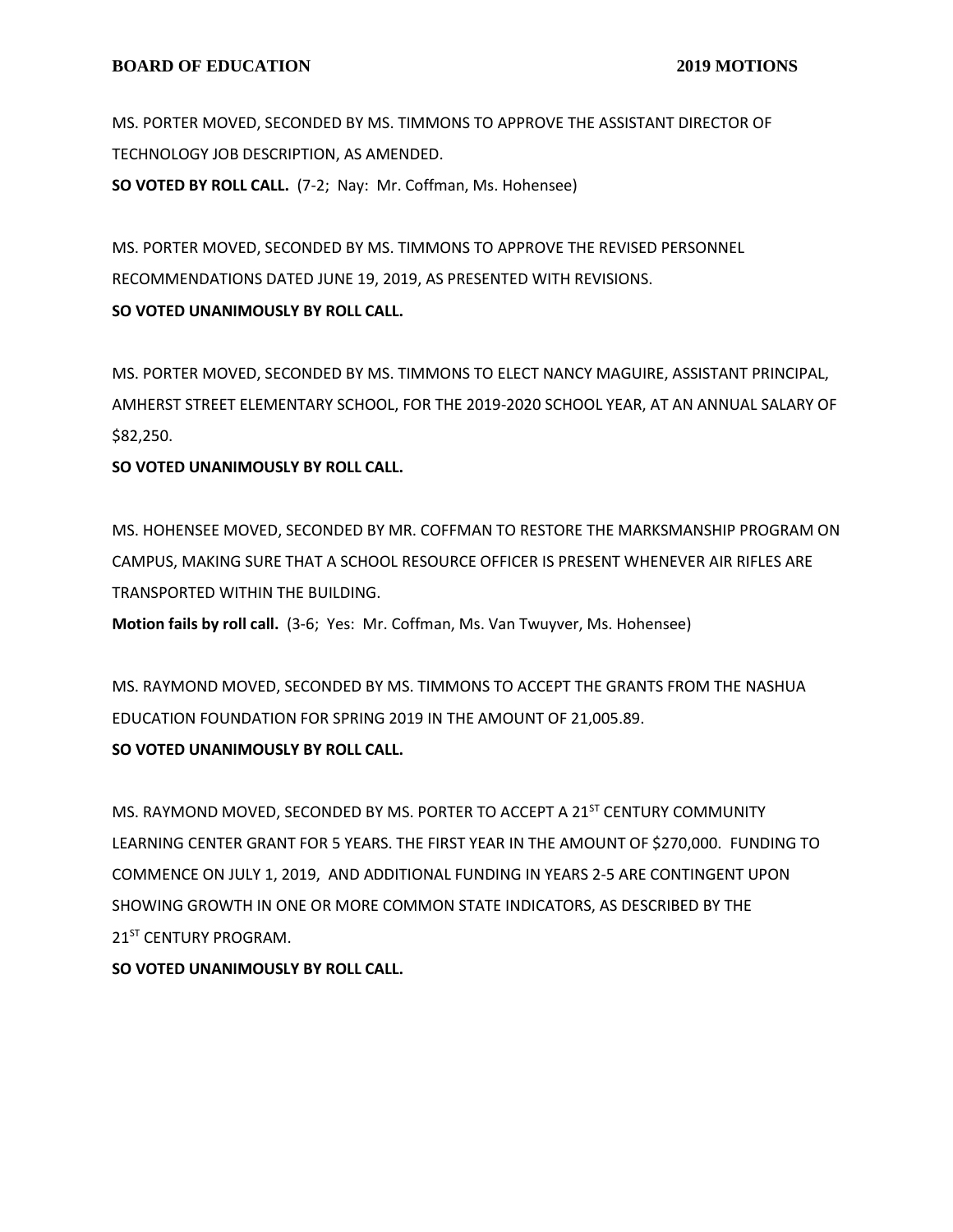#### **BOARD OF EDUCATION** 2019 MOTIONS

MS. RAYMOND MOVED, SECONDED BY MS. TIMMONS TO APPROVE THE NASHUA BOE AND NASAS 2019-2020 AGREEMENT, WITH THE FOLLOWING CHANGES: THE DIRECTOR OF COMMUNICATIONS IS 30 HOURS WEEKLY; AND THE ASSISTANT TECHNOLOGY DIRECTOR IS ADDED TO APPENDIX A. **SO VOTED BY ROLL CALL.** (7-1; Nay: Mr. Coffman)

#### **MAY 28, 2019**

MS. ODEN MOVED, SECONDED BY MR. COFFMAN TO APPROVE THE CHARLOTTE AVE PLAYGROUND PLANS, AS PRESENTED; FUNDING TO BE PROVIDED BY THE PTO.

#### **SO VOTED UNANIMOUSLY BY ROLL CALL.**

MS. ODEN MOVED, SECONDED BY MR. COFFMAN TO APPROVE \$315,000 FOR THE TECHNOLOGY SPENDING PROPOSAL DATED MAY 14, 2019, CONTINGENT UPON APPROVAL OF THE FY20 BUDGET, AND THE RECEIPT OF THE E-RATE DISCOUNT.

## **SO VOTED UNANIMOUSLY BY ROLL CALL.**

MS. ODEN MOVED, SECONDED BY MS. RAYMOND TO APPROVE \$3,500 FOR THE WHITEBOARD ANIMATION PROPOSAL DATED APRIL 16, 2019 FROM GREENLIGHT INTERACTIVE. **SO VOTED BY ROLL CALL.** (7-2; Nay: Mr. Coffman, Ms. Hohensee)

MS. ODEN MOVED, SECONDED BY MS. PORTER TO APPROVE THE LEASE WITH FIRST CHURCH OF NASHUA FOR THE TITLE I PRESCHOOL, FUNDING BY THE TITLE I GRANT. **SO VOTED UNANIMOUSLY BY ROLL CALL.**

MS. ODEN MOVED, SECONDED BY MS. PORTER TO APPROVE THE SCHOOL BUS TRANSPORTATION AGREEMENT BETWEEN THE NASHUA SCHOOL DISTRICT AND FIRST STUDENT FOR THE 2019-2020 SCHOOL YEAR.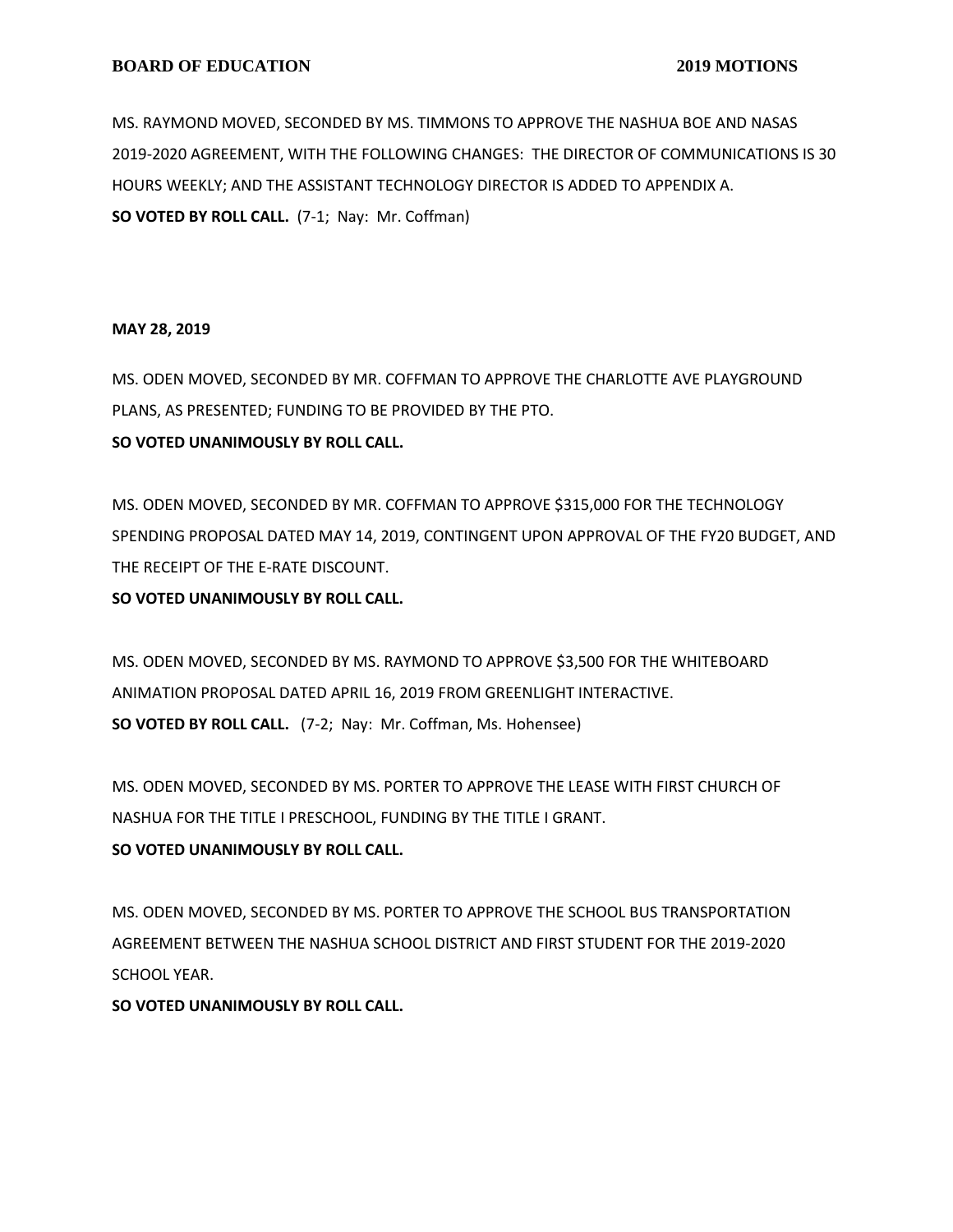MS. ODEN MOVED, SECONDED BY MS. PORTER TO APPROVE \$52,711 FOR THE NASHUA HIGH SCHOOL NORTH TENNIS COURTS REPAIR, FROM VERMONT TENNIS COURTS, PER THEIR PROPOSAL DATED MAY 7, 2019**.**

# **SO VOTED UNANIMOUSLY BY ROLL CALL.**

MS. ODEN MOVED, SECONDED BY MS. PORTER TO APPROVE THE FY19 APRIL TRANSFER REPORT (AS PRESENTED/ACCEPTED AT MAY 14, 2019 F&O MEETING).

## **SO VOTED UNANIMOUSLY BY ROLL CALL.**

MR. GUARINO MOVED, SECONDED BY MS. RAYMOND TO APPROVE PROPOSED POLICY IMGA – SERVICE ANIMALS.

## **SO VOTED UNANIMOUSLY BY ROLL CALL.**

MR. GUARINO MOVED, SECONDED BY MS. TIMMONS TO APPROVE RESCINDING POLICY 6512 –SERVICE ANIMALS FOR STUDENTS, EMPLOYEES AND GUESTS OF THE NSD.

## **SO VOTED UNANIMOUSLY BY ROLL CALL.**

MR. GUARINO MOVED, SECONDED BY MS. TIMMONS TO APPROVE PROPOSED POLICY JHC – STUDENT RELEASE PRECAUTIONS.

# **SO VOTED UNANIMOUSLY BY ROLL CALL.**

MR. GUARINO MOVED, SECONDED BY MS. VAN TWUYVER TO APPROVE RESCINDING POLICY 3241 – DISMISSAL FROM SCHOOL.

# **SO VOTED UNANIMOUSLY BY ROLL CALL.**

MR. GUARINO MOVED, SECONDED BY MS. RAYMOND TO APPROVE PROPOSED POLICY JLF – CHILD ABUSE AND NEGLECT.

# **SO VOTED UNANIMOUSLY BY ROLL CALL.**

MR. GUARINO MOVED, SECONDED BY MS. TIMMONS TO APPROVE RESCINDING POLICY 4400 – CHILD ABUSE AND NEGLECT.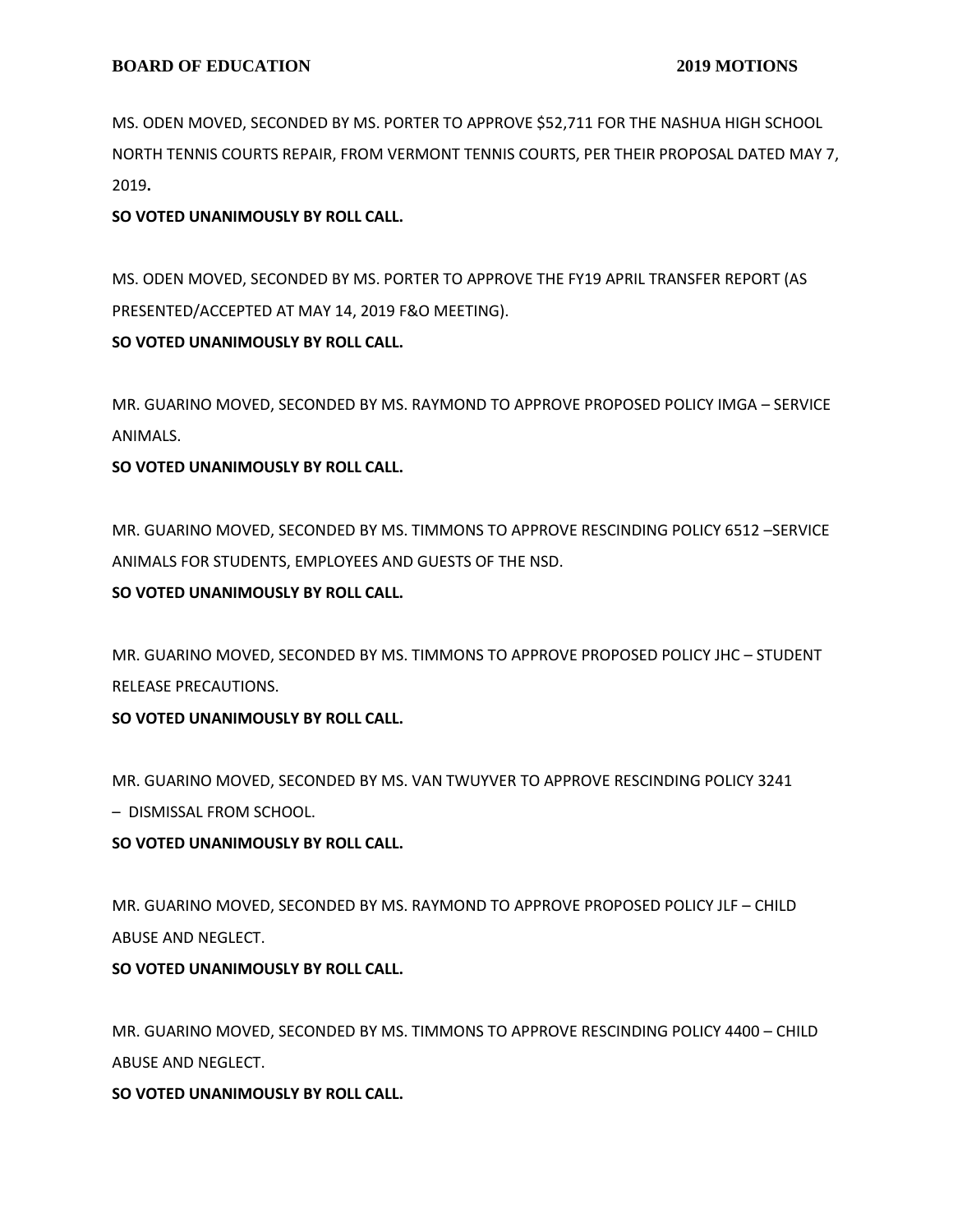MR. GUARINO MOVED, SECONDED BY MS. TIMMONS TO APPROVE POLICY GBCD – BACKGROUND INVESTIGATION AND CRIMINAL RECORDS CHECK.

**SO VOTED UNANIMOUSLY BY ROLL CALL.**

MR. GUARINO MOVED, SECONDED BY MS. VAN TWUYVER TO APPROVE POLICY AC – NON-DISCRIMINATION.

**SO VOTED UNANIMOUSLY BY ROLL CALL.**

MR. GUARINO MOVED, SECONDED BY MS. VAN TWUYVER TO APPROVE POLICY JLCF – WELLNESS POLICY, AS AMENDED.

## **SO VOTED UNANIMOUSLY BY ROLL CALL.**

MR. GUARINO MOVED, SECONDED BY MS. RAYMOND TO APPROVE PROPOSED POLICY DID – INVENTORY MANAGEMENT, AS AMENDED.

## **SO VOTED UNANIMOUSLY BY ROLL CALL.**

MS. PORTER MOVED, SECONDED BY MS. RAYMOND TO ACCEPT THE 2019 ELA SELECTION COMMITTEE THREE YEAR IMPLEMENTATION PLAN WITH RESOURCES AS FOLLOWS: IN YEAR 1, 2019-2020 - AS A GUIDED READING RESOURCE, FOUNTAS AND PINNELL CLASSROOM IN GRADES K-5; IN YEAR 2, 2020- 2021 - (A) AS A WORD STUDY/PHONICS RESOURCE, FUNDATIONS IN GRADES K-2 AND (B) A READERS' WORKSHOP MINI-LESSON RESOURCE, FOUNTAS AND PINNELL CLASSROOM IN GRADES 3-5; IN YEAR 3, 2021-2022 – (A) AS A WORD STUDY RESOURCE, FUNDATIONS IN GRADE 3 AND (B) AS A READERS' WORKSHOP MINI-LESSON RESOURCE, FOUNTAS AND PINNELL CLASSROOM IN GRADES K-2 AND (C) AS AN ONLINE INDEPENDENT READING RESOURCE, RAZ KIDS IN GRADES K-5. **SO VOTED UNANIMOUSLY BY ROLL CALL.**

MS. PORTER MOVED, SECONDED BY MS. TIMMONS TO ADOPT AMPLIFY SCIENCE AS THE SCIENCE RESOURCE IN GRADES 6-8.

## **SO VOTED UNANIMOUSLY BY ROLL CALL.**

MS. TIMMONS MOVED, SECONDED BY MS. PORTER TO RECOMMEND BOARD APPROVAL OF THE PERSONNEL RECOMMENDATIONS DATED MAY 28, 2019. **SO VOTED BY ROLL CALL.** *(Ms. Oden abstained)*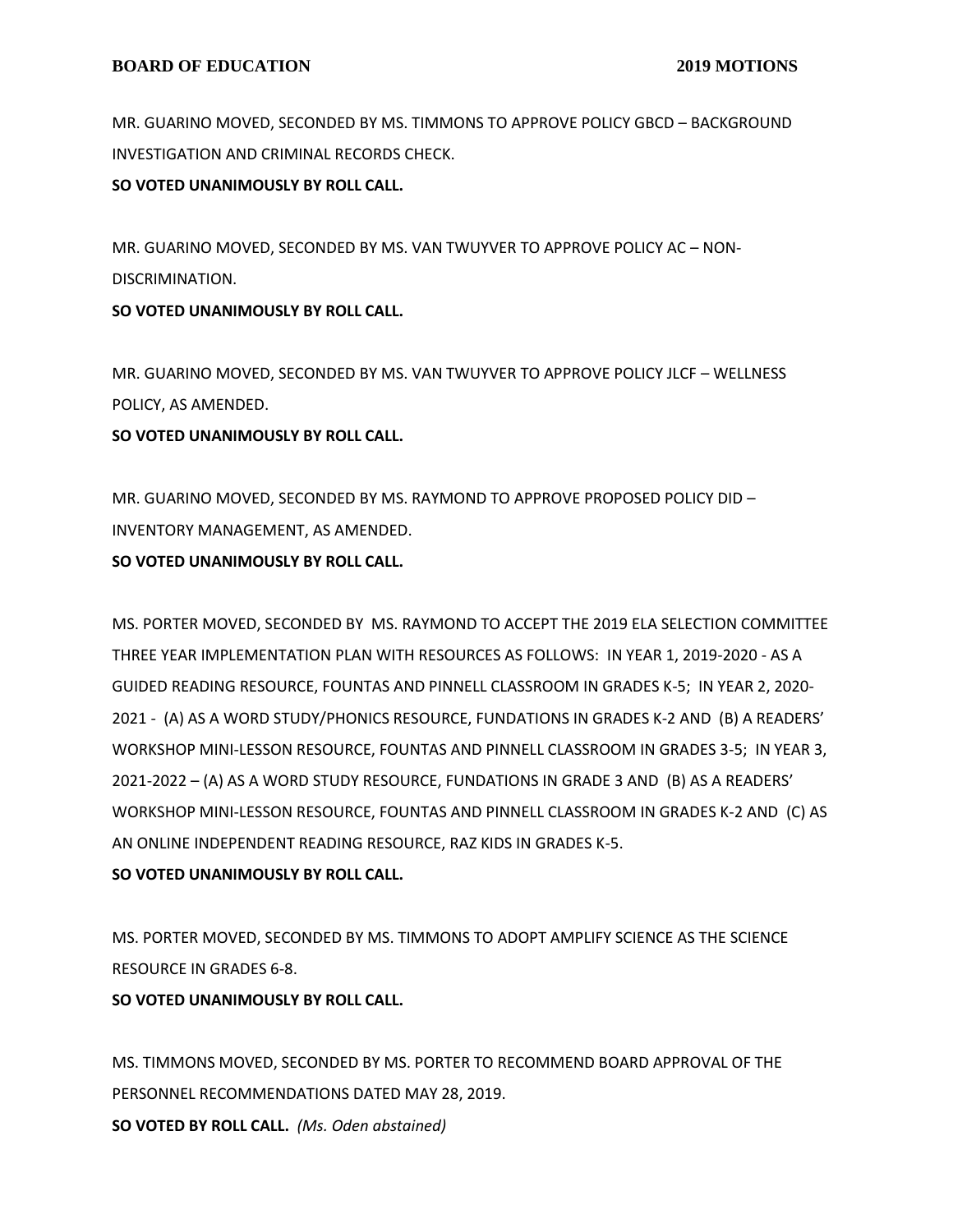MR. GUARINO MOVED, SECONDED BY MS. HOHENSEE TO ACCEPT THE PUBLIC SCHOOL INFRASTRUCTURE FUNDS FOR SCHOOL SECURITY PROJECTS, IN THE TOTAL AMOUNT OF \$469,750; WITH \$140,925 FOR THE SCHOOL MATCH (PLUS 10%) TO COME FROM THE SCHOOL CAPITAL RESERVE FUND**.**

#### **SO VOTED UNANIMOUSLY BY ROLL CALL.**

MS. PORTER MOVED, SECONDED BY MS. TIMMONS TO CENSURE MS. HOHENSEE, AND CALL FOR HER RESIGNATION IN RESPONSE TO HER SOCIAL MEDIA POSTINGS ON MAY 5, 2019. **SO VOTED BY ROLL CALL.** (6-3; Nay: Mr. Coffman, Ms. Van Twuyver, Ms. Hohensee)

#### **MAY 13, 2019**

MS. VAN TWUYVER MOVED, SECONDED BY TO TEMPORARILY SUSPEND THE MARKSMANSHIP PROGRAM ON CAMPUS, UNTIL WE HEAR BACK FROM THE HORSE POND FISH AND GAME CLUB AS TO WHETHER THEY WILL ACCEPT THE PROGRAM OR NOT.

**SO VOTED BY ROLL CALL.** (7-2; Nay: Mr. Coffman, Ms. Hohensee)

MS. TIMMONS MOVED, SECONDED BY MS. RAYMOND TO ELECT COLLEEN HUSSEY, ASSISTANT PRINCIPAL, FAIRGROUNDS ELEMENTARY SCHOOL, FOR THE 2019-2020 SCHOOL YEAR, AT AN ANNUAL SALARY OF \$74,750.

## **SO VOTED UNANIMOUSLY BY ROLL CALL.**

MS. TIMMONS MOVED, SECONDED BY MS. PORTER TO ELECT GABRIEL FALZARANO, PRINCIPAL, PENNICHUCK MIDDLE SCHOOL, FOR THE 2019-2020 SCHOOL YEAR, AT AN ANNUAL SALARY OF \$99,250. **SO VOTED UNANIMOUSLY BY ROLL CALL.**

MS. TIMMONS MOVED, SECONDED BY MS. PORTER TO APPROVE THE PERSONNEL RECOMMENDATIONS DATED MAY 13, 2019, WITH THE CHANGE TO #2 FROM A GRADE 4 POSITION TO A KINDERGARTEN POSITION; AND TO HOLD THE ATHLETIC COORDINATOR POSITIONS, PENDING APPROVAL OF THE BOARD OF ALDERMEN BUDGET.

**SO VOTED BY ROLL CALL.** (8-0; Ms. Oden abstained)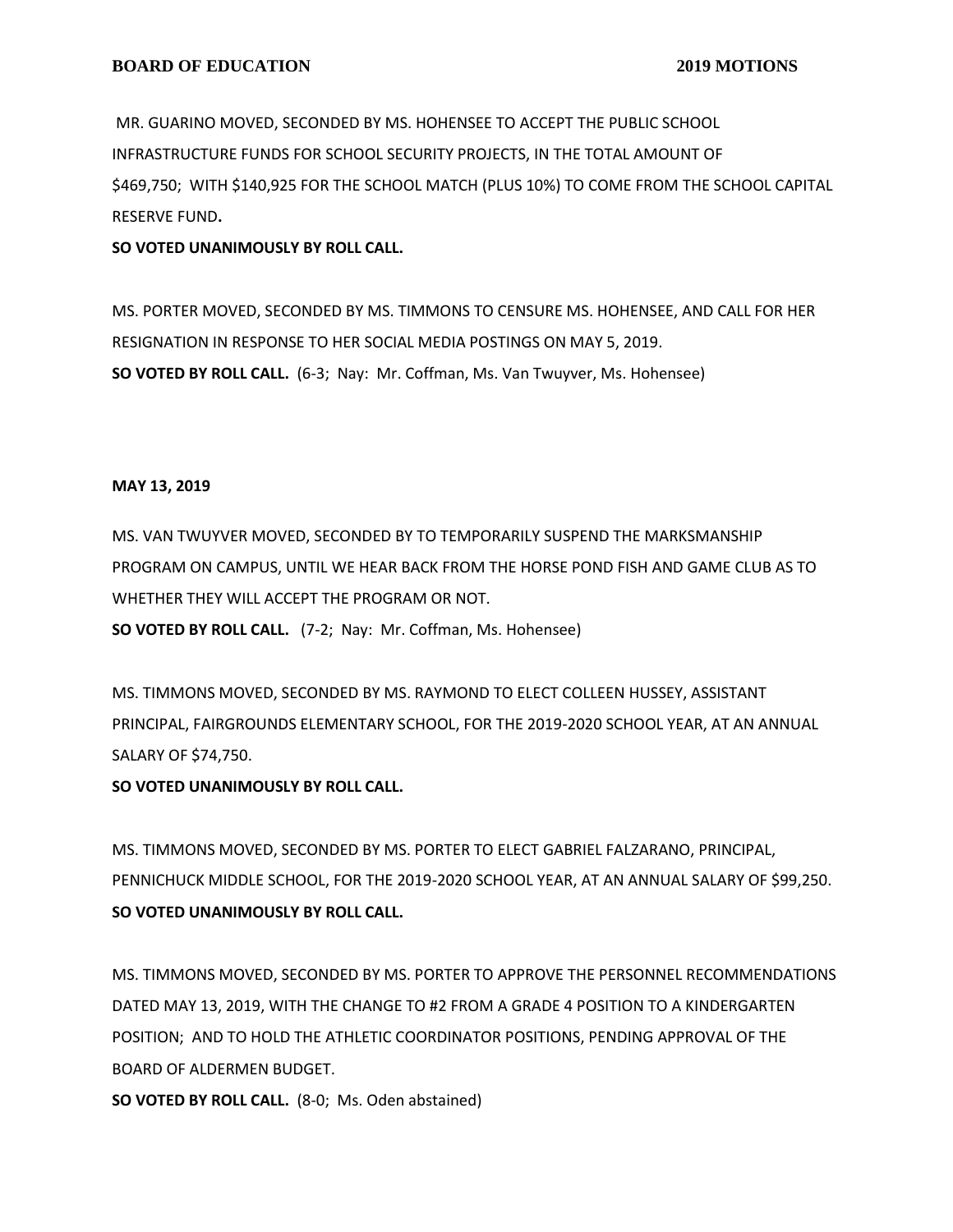#### **APRIL 29, 2019**

MS. VAN TWUYVER MOVED, SECONDED BY MS. RAYMOND TO SEND POLICY AC BACK TO THE POLICY COMMITTEE FOR REVISION, THEN BACK TO THE FULL BOARD FOR APPROVAL.

## **SO VOTED UNANIMOUSLY BY ROLL CALL.**

MR. GUARINO MOVED, SECONDED BY MS. VAN TWUYVER TO APPROVE POLICY DJB – PURCHASING PROCEDURES, AS PRESENTED.

**SO VOTED UNANIMOUSLY BY ROLL CALL.**

MR. GUARINO MOVED, SECONDED BY MS. VAN TWUYVER TO RESCIND POLICY 7021 – PURCHASING. **SO VOTED UNANIMOUSLY BY ROLL CALL.**

MR. GUARINO MOVED, SECONDED BY MR. MOSHER TO APPROVE POLICY DA – FISCAL RESOURCES MANAGEMENT, AS AMENDED.

**SO VOTED UNANIMOUSLY BY ROLL CALL.**

MR. GUARINO MOVED, SECONDED BY MS. VAN TWUYVER TO APPROVE POLICY GBEB – EMPLOYEE CONFLICT OF INTEREST, AS AMENDED.

**SO VOTED BY ROLL CALL.** (6-2; Nay: Mr. Coffman, Ms. Hohensee)

MR. GUARINO MOVED, SECONDED BY MS. VAN TWUYVER TO APPROVE POLICY DHA – CONTRACTS/SIGNING AUTHORITY.

# **SO VOTED UNANIMOUSLY BY ROLL CALL.**

MR. GUARINO MOVED, SECONDED BY MS. VAN TWUYVER TO APPROVE PROPOSED POLICY DK – TIME AND EFFORT, AS AMENDED.

## **SO VOTED UNANIMOUSLY BY ROLL CALL.**

MS. PORTER MOVED, SECONDED BY MS. ODEN TO APPROVE THE PERSONNEL RECOMMENDATIONS DATED APRIL 29, 2019.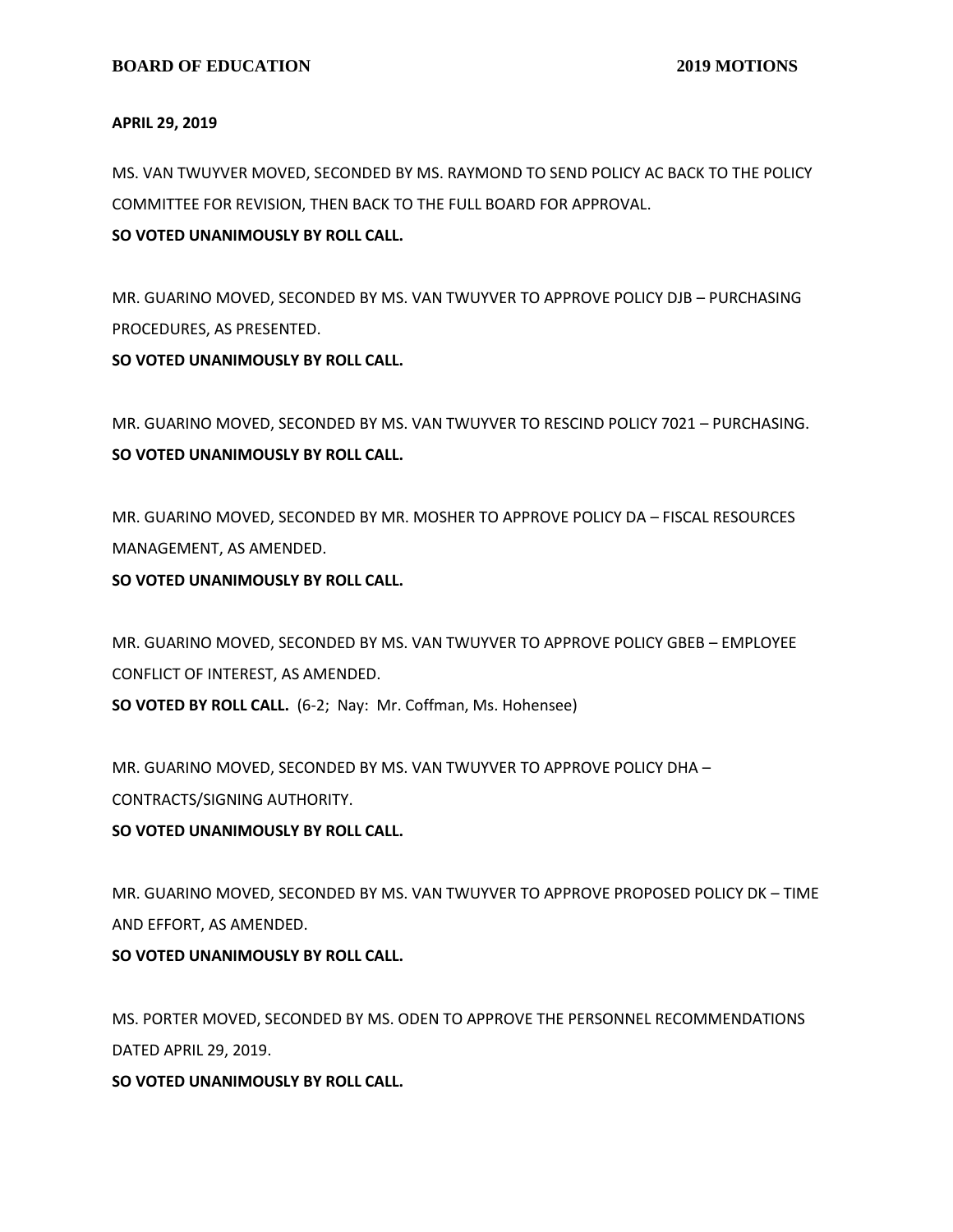MS. PORTER MOVED, SECONDED BY MS. ODEN TO APPROVE THE 2019-2010 TEACHER / PRINCIPAL RENOMINATION LIST DATED APRIL 29, 2019.

**SO VOTED UNANIMOUSLY BY ROLL CALL.**

MR. GUARINO MOVED, SECONDED BY MS. ODEN TO AMEND THE MOTION TO APPROVE THE MARKSMANSHIP PROGRAM, IF IT TAKES PLACE AT THE HORSE POND FISH & GAME CLUB. **Motion Fails by roll call.** (3-5; Ayes: Ms. Oden, Mr. Guarino, Ms. Porter)

MR. COFFMAN MOVED, SECONDED BY MS. HOHENSEE TO APPROVE THE JROTC MARKSMANSHIP PROPOSAL RECEIVED PREVIOUSLY. **SO VOTED BY ROLL CALL.** (5-3; Nay: Ms. Oden, Mr. Guarino, Ms. Porter)

#### **APRIL 8, 2019**

MS. TIMMONS MOVED, SECONDED BY MR. GUARINO TO APPROVE THE REVISED PERSONNEL RECOMMENDATIONS DATED APRIL 8, 2019, WITH THE ADDED 2 ITEMS**.**

## **SO VOTED UNANIMOUSLY BY ROLL CALL.**

MS. TIMMONS MOVED, SECONDED BY MR. GUARINO TO APPROVE THE 2019 BOE CALENDAR THAT WE PRESENTED TODAY.

**SO VOTED BY ROLL CALL.** (6-3; Nay: Mr. Coffman, Ms. Van Twuyver, Ms. Hohensee)

MS. ODEN MOVED, SECONDED BY MS. PORTER THAT THE BOARD DIRECT THE SUPERINTENDENT TO CONVENE A TASK FORCE IN SEPTEMBER, 2019, HEADED BY A CENTRAL OFFICE ADMINISTRATOR, AND COMPRISED OF ADMINISTRATORS, TEACHERS, GUIDANCE COUNSELORS, STUDENTS AND PARENTS FROM THE HIGH SCHOOL LEVEL, TO STUDY AND EVALUATE WHETHER THE CURRENT GPA CLASS RANK SYSTEM SHOULD CONTINUE TO BE USED AT OUR TWO HIGH SCHOOLS. SHOULD THE TASK FORCE DETERMINE THROUGH ITS RESEARCH AND STUDY, THAT THE CURRENT GPA SYSTEM SHOULD BE CHANGED, THE TASK FORCE SHOULD HAVE A SUGGESTED REPLACEMENT FOR THE CURRENT GPA CLASS RANK SYSTEM. A FINAL REPORT OF THEIR FINDINGS AND RECOMMENDATIONS SHOULD BE SUBMITTED TO THE BOARD OF EDUCATION NO LATER THAN FEBRUARY 15, 2020. **SO VOTED BY ROLL CALL.** (7-2; Nay: Mr. Coffman, Ms. Hohensee)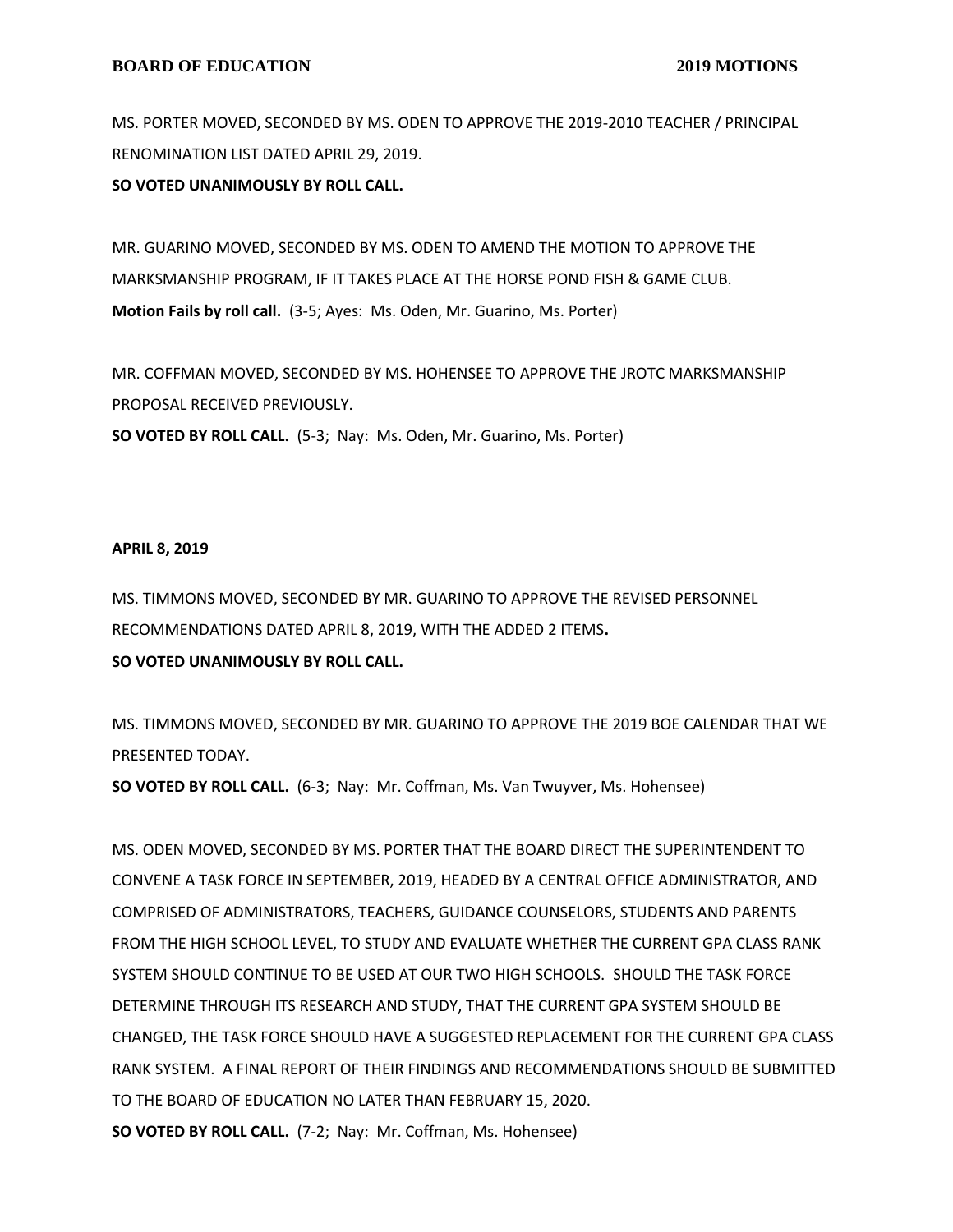MS. HOHENSEE MOVED, SECONDED BY MR. COFFMAN TO APPROVE THE NTU UNIT D – FOOD SERVICE WORKERS: SIDE BAR AGREEMENT, AS PRESENTED.

**SO VOTED UNANIMOUSLY BY ROLL CALL.**

MR. COFFMAN MOVED, SECONDED BY TO APPROVE THE MEMORANDUM OF UNDERSTANDING FOR AIR FORCE JROTC 2019.

**SO VOTED UNANIMOUSLY BY ROLL CALL.**

## **MARCH 25, 2019**

MR. MOSHER MOVED, SECONDED BY MS. ODEN TO APPROVE THE EDUCATION WITHOUT WALLS SUMMER PROGRAM FOR THE NASHUA SCHOOL DISTRICT.

**SO VOTED UNANIMOUSLY BY ROLL CALL.**

MS. ODEN MOVED, SECONDED BY MS. PORTER TO AWARD THE CONTRACT FOR WOOD FLOOR REFINISHING TO AMERICAN SPORTS FLOORS, INC., IN THE AMOUNT OF \$43,089, WHICH INCLUDES AN ALLOWANCE FOR FLOOR BOARD REPLACEMENT OF \$2,000, FUNDING TO COME FROM DEFERRED MAINTENANCE**.**

**SO VOTED UNANIMOUSLY BY ROLL CALL.**

MS. ODEN MOVED, SECONDED BY MS. PORTER TO APPROVE THE SMART START AGREEMENT WITH EVERSOURCE, TO CONVERT THE LIGHTING OF MAIN DUNSTABLE AND BIRCH HILL ELEMENTARY SCHOOLS, WITH THE SHORTER PAYBACK PERIODS.

# **SO VOTED UNANIMOUSLY BY ROLL CALL.**

MS. ODEN MOVED, SECONDED BY MS. PORTER TO APPROVE THE INSTALLATION OF TWO WATER STATIONS AT BICENTENNIAL SCHOOL, TO BE PAID FOR ENTIRELY BY THEIR PTO. **SO VOTED UNANIMOUSLY BY ROLL CALL.**

MS. PORTER MOVED, SECONDED MS. TIMMONS TO APPROVE THE JOINT SPONSORSHIP BETWEEN THE NASHUA SCHOOL DISTRICT AND THE BOE FOR A SOCIAL-EMOTIONAL LEARNING NIGHT TO BE HELD ON WEDNESDAY, APRIL 17, 2019 AT 5:30 AT NHS NORTH.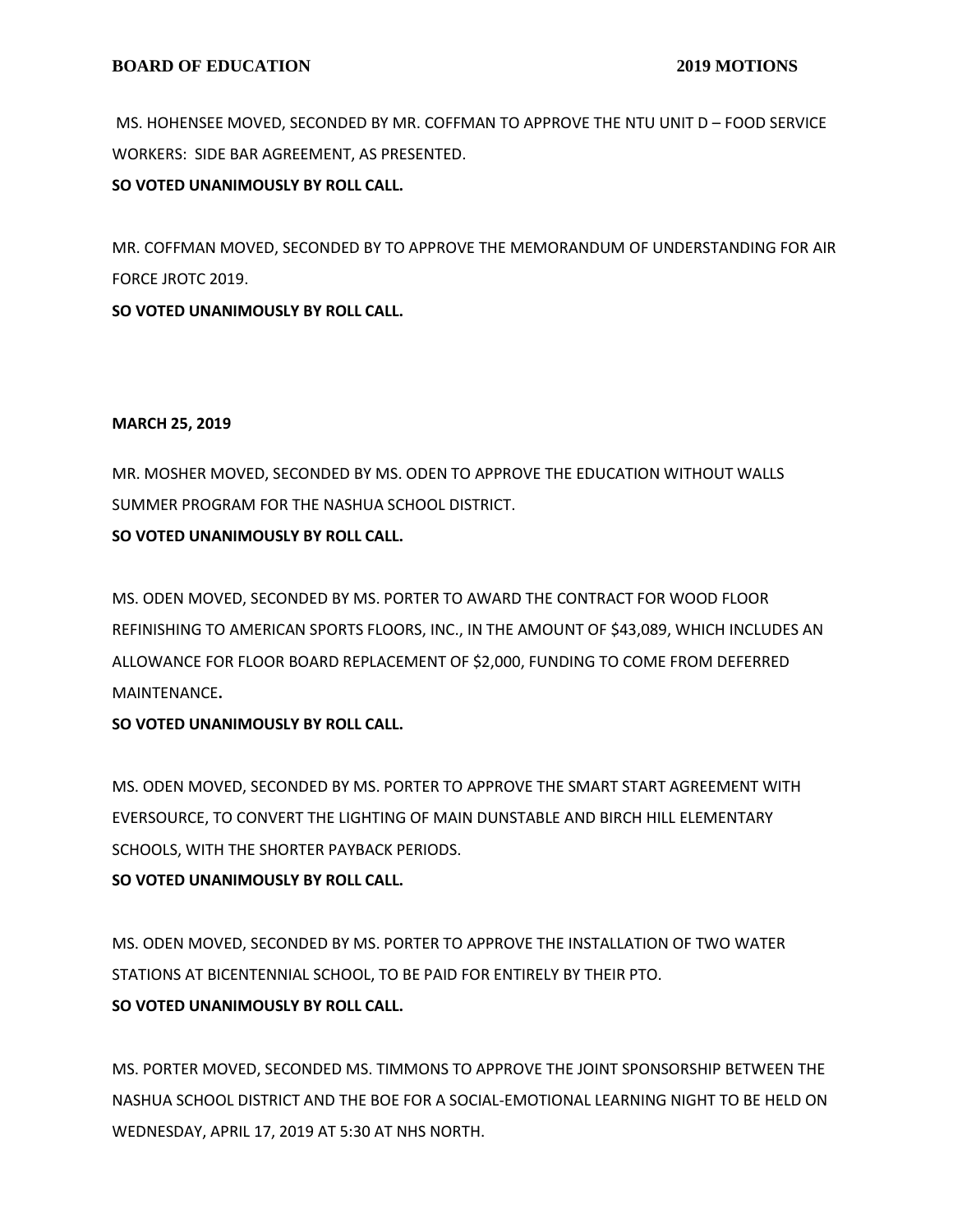#### **BOARD OF EDUCATION** 2019 MOTIONS

#### **SO VOTED BY ROLL CALL. (7-2; Nay: Mr. Coffman, Ms. Hohensee)**

MS. TIMMONS MOVED, SECONDED BY MR. GUARINO TO APPROVE OF THE REVISED PERSONNEL RECOMMENDATIONS DATED MARCH 25, 2019, AS AMENDED TO ADD "INTERIM" TO #6. **SO VOTED BY ROLL CALL. (8-1; Nay: Mr. Coffman)**

MR. COFFMAN MOVED, SECONDED BY MS. VAN TWUYVER THAT THIS PROPOSAL BE REFERRED TO THE POLICY COMMITTEE.

**Motion fails by roll call. (3-6; Yes: Mr. Coffman, Ms. Van Twuyver, Ms. Hohensee)**

MS. TIMMONS MOVED, SECONDED BY MR. GUARINO TO LIMIT SCHOOL BOARD MEETINGS TO ONCE A MONTH, ON THE 3<sup>RD</sup> WEDNESDAY OF EACH MONTH STARTING IN JUNE, UNLESS THERE'S SOMETHING TIME SENSITIVE.

**SO VOTED BY ROLL CALL. (5-4; Nay: Mr. Coffman, Mr. Mosher, Ms. Van Twuyver, Ms. Hohensee)**

#### **MARCH 20, 2019**

MS. VAN TWUYVER MOVED, SECONDED BY MS. HOHENSEE TO APPROVE THE FY2020 OPERATING BUDGET AT 2.43% , WHICH INCLUDES A \$200,000 CONTINGENCY FOR 4 ELL TEACHERS, FOR A TOTAL COST OF \$112,015,068 .

**SO VOTED BY ROLL CALL.** (7-1; Nay: Ms. Oden)

#### **MARCH 11, 2019**

MS. ODEN MOVED, SECONDED BY MS. TIMMONS TO MOVE FORWARD WITH AN INVESTMENT GRADE AUDIT FOR BOTH HIGH SCHOOLS FROM EEI. **SO VOTED.**

MS. ODEN MOVED, SECONDED BY MR. COFFMAN TO ASK EEI TO INVESTIGATE SOLAR AT DR. CRISP ELEMENTARY AND FAIRGROUNDS MIDDLE SCHOOLS, AND THE COST FOR INSTALLATION OF SOLAR PANELS FOR BOTH HIGH SCHOOLS.

**SO VOTED.** (5-2, 1 Abstention)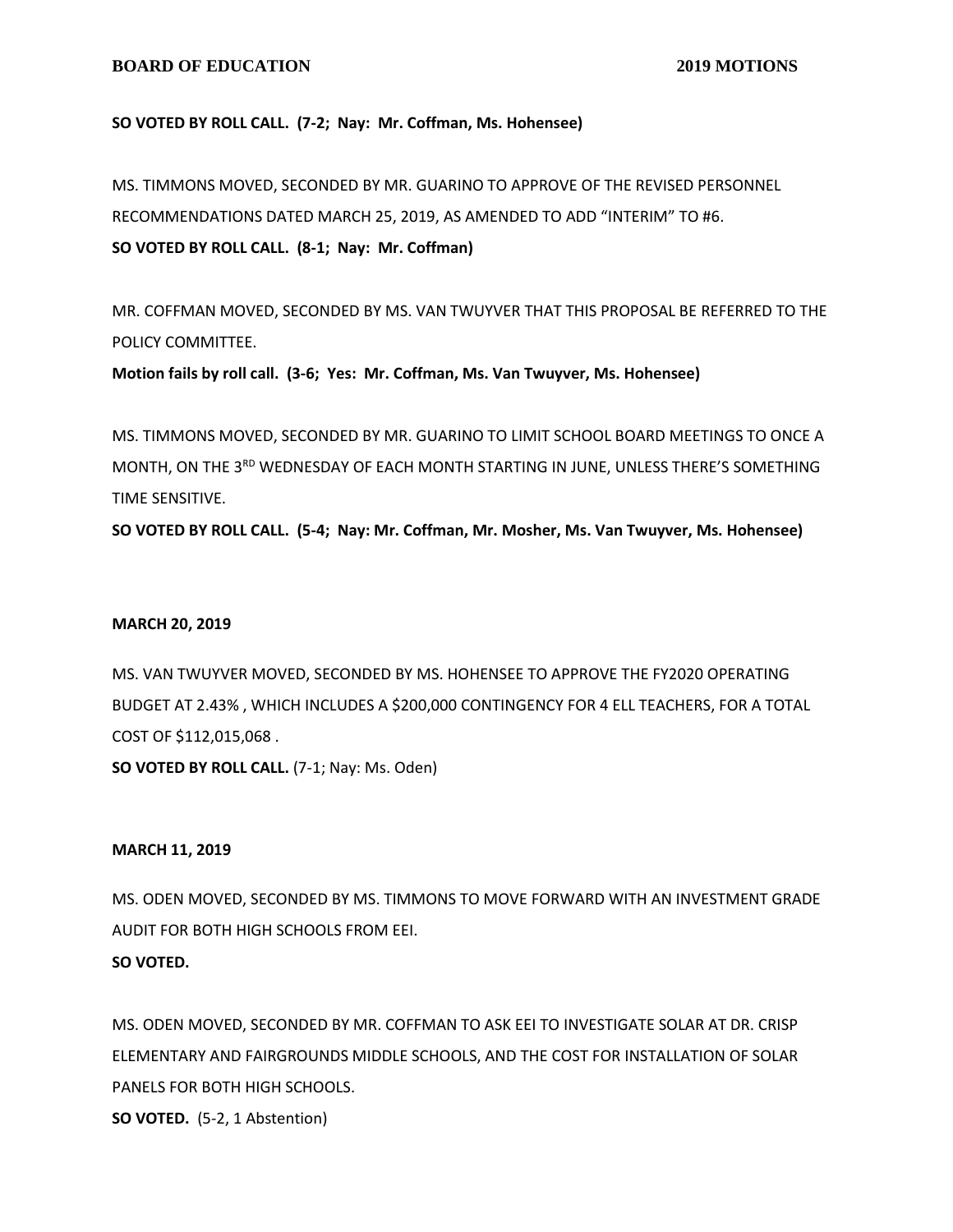MR. GUARINO MOVED, SECONDED BY MS. TIMMONS TO APPROVE POLICY ECA-R - DISTRICT SECURITY PROCEDURES, AS AMENDED.

**SO VOTED BY ROLL CALL.** (6-2; Nay: Mr. Coffman, Ms. Hohensee)

MR. GUARINO MOVED, SECONDED BY MS. VAN TWUYVER TO RESCIND POLICY 11110 - SCHOOL VISITS. **SO VOTED.**

MS. HOHENSEE MOVED, SECONDED BY MR. COFFMAN TO ADD A DISTRICT STANDARD FOR CURSIVE, AS TIME PERMITS.

**Motion Fails by roll call.** (Yes: Mr. Coffman, Ms. Van Twuyver, Ms. Hohensee)

MS. TIMMONS MOVED, SECONDED BY MS. ODEN TO RECOMMEND BOARD APPROVAL OF THE REVISED PERSONNEL RECOMMENDATIONS DATED MARCH 11, 2019. **SO VOTED BY ROLL CALL.** (Ms. Raymond abstained)

MS. RAYMOND MOVED, SECONDED BY MR. COFFMAN TO APPROVE THE REVISED 2019-2020 SCHOOL CALENDAR.

**SO VOTED.**

#### **FEBRUARY 11, 2019**

MR. MOSHER MOVED, SECONDED BY MR. COFFMAN TO INVITE THE NASHUA POLICE DEPARTMENT'S NCCRJ TO GIVE A PRESENTATION OF A COMMUNITY CONVERSATION, AT EACH OF OUR HIGH SCHOOLS. **SO VOTED BY ROLL CALL.** (8-0; Ms. Timmons abstained)

MS. ODEN MOVED, SECONDED BY MS. TIMMONS TO APPROVE THE INSTALLATION OF PROTECTIVE NETTING ON THE STELLOS STADIUM SCOREBOARDS BY SCOREBOARD ENTERPRISE, INC. FOR A TOTAL COST OF \$12,145, TO BE PAID FOR BY FUNDS IN THE STELLOS STADIUM TRUST FUND. **SO VOTED UNANIMOUSLY BY ROLL CALL.**

MS. ODEN MOVED, SECONDED BY MR. MOSHER TO AWARD OF WORK TO (1) A&M ROOFING, \$60,000 FOR WORK AT LEDGE STREET; (2) VIKING ROOFING, \$46,286 FOR WORK AT BICENTENNIAL; (3) OLYMPIC MARKETING GROUP, \$31,750 WITH A CONTINGENCY FOR THIS WORK NOT TO EXCEED \$7,964, WITH A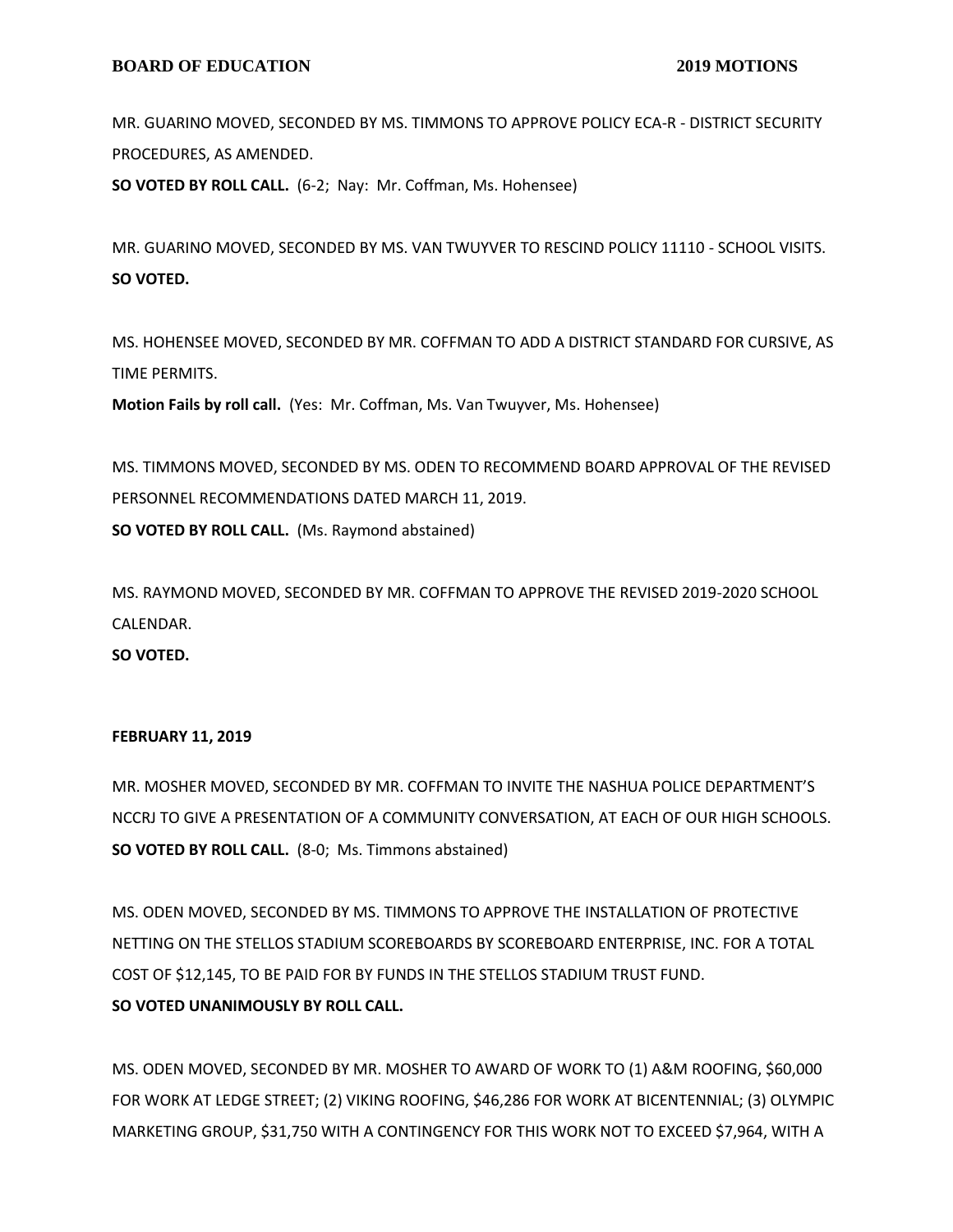TOTAL APPROVAL OF \$146,000 (\$125,000 FROM CAPITAL ACCT, 91-5800-994600 81200 AND \$21,000 FROM DEFERRED MAINTENANCE 91-1075-991501).

**SO VOTED UNANIMOUSLY BY ROLL CALL.**

MS. ODEN MOVED, SECONDED BY MR. MOSHER TO REPLACE THE LARGE CHILLER MOTOR AT NHS NORTH FROM TRANE, AT A COST OF \$83,907 (\$80,000 FROM A CAPITAL ACCT. 91.5800.994600-081200) AND \$3,907 FROM 91.1.22.2620.054243. **SO VOTED BY ROLL CALL.** (8-0; Mr. Coffman not present for vote)

MS. ODEN MOVED, SECONDED BY MR. MOSHER TO PURCHASE 150 CHROMEBOOKS AND 150 GOOGLE LICENSES FOR AMHERST STREET ELEMENTARY SCHOOL, FROM COMPUTER HUT OF NH FOR A TOTAL OF \$30,292.50 TO BE PAID BY THE TITLE 1 GRANT. **SO VOTED UNANIMOUSLY BY ROLL CALL.**

MS. TIMMONS MOVED, SECONDED BY MS. ODEN TO APPROVE THE REVISED PERSONNEL RECOMMENDATIONS DATED FEBRUARY 11, 2019. **SO VOTED UNANIMOUSLY BY ROLL CALL.**

MR. COFFMAN MOVED, SECONDED BY MS. HOHENSEE TO EMPOWER OUR STUDENT REPRESENTATIVES TO WORK WITH THEIR STUDENT COUNCILS TO ENSURE THAT OUR STUDENT ELECTIONS ARE COMPLIANT WITH RSA 194:23-F, AND RSA 189:1-C, AND BOARD POLICY BBBF. **Motion Fails by roll call.** (3-6; Yes: Mr. Coffman, Ms. Van Twuyver, Mr. Hohensee)

MS. RAYMOND MOVED, SECONDED BY MS. ODEN TO CANCEL THE 2/25/19 BOARD MEETING. **SO VOTED BY ROLL CALL.** (7-2 Nay: Mr. Coffman, Ms. Hohensee)

MR. GUARINO MOVED, SECONDED BY MS. TIMMONS TO HAVE OUR BOARD PRESIDENT SEND A LETTER ON BEHALF OF THIS BOARD TO OUR STATE REPRESENTATIVES, ADVISING THEM THAT IT IS THE WISH OF THE NASHUA SCHOOL DISTRICT THAT THEY VOTE YES ON HB 101, ALLOWING LOCAL SCHOOL DISTRICTS TO ADOPT POLICIES REGULATING FIREARMS IN THEIR JURISDICTIONS.

**SO VOTED BY ROLL CALL VOTE** (5-4; Nay: Mr. Mosher, Mr. Coffman, Ms. Hohensee, Ms. Van Twuyver)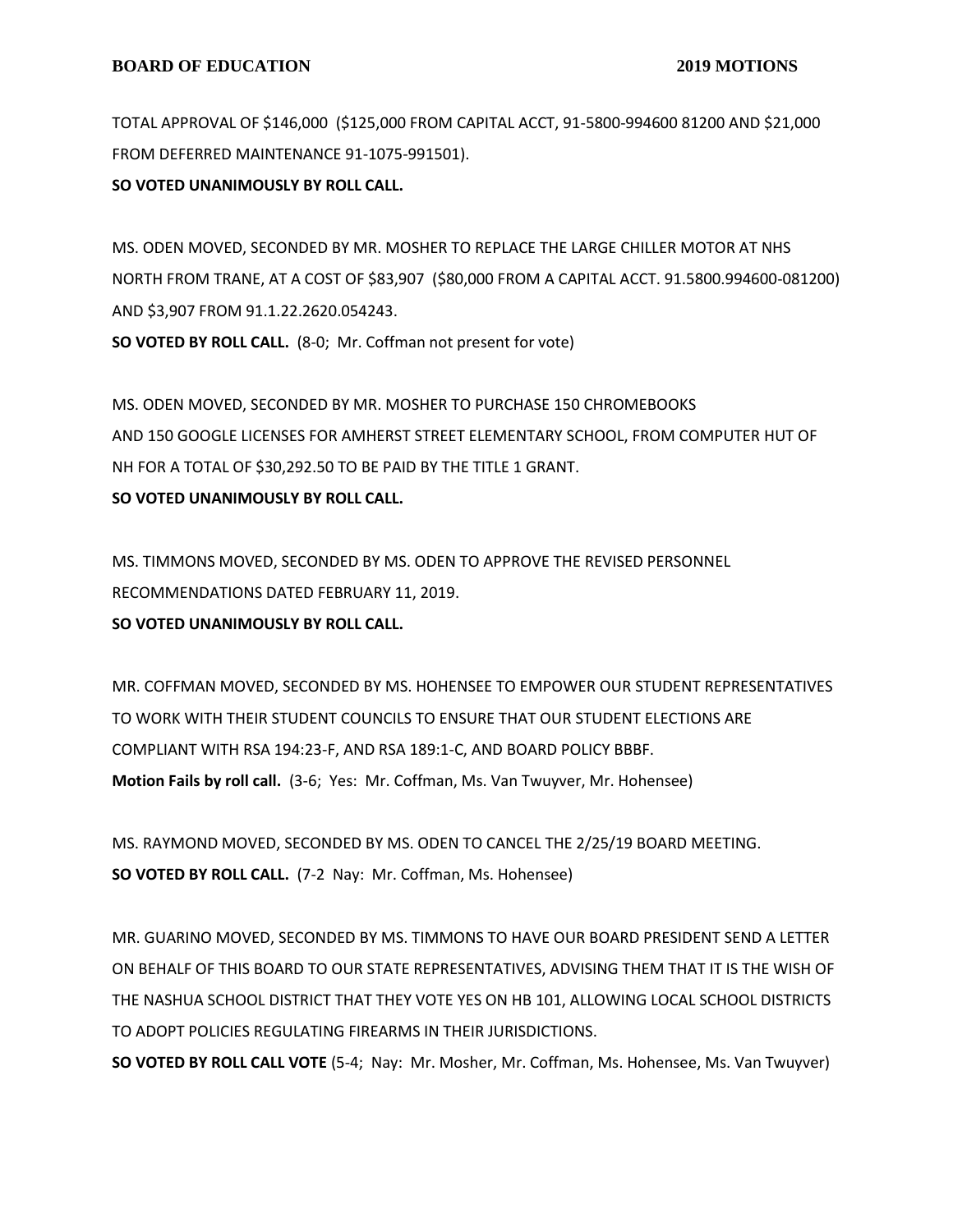#### **JANUARY 28, 2019**

MS. PORTER MOVED, SECONDED BY MS. VAN TWUYVER TO ENTHUSIASTICALLY SUPPORT SUBMITTING A PROPOSAL TO BRING THE 21<sup>ST</sup> CENTURY AFTER SCHOOL PROGRAM TO TWO ADDITIONAL SCHOOLS; BIRCH HILL AND SUNSET HEIGHTS.

**SO VOTED UNANIMOUSLY BY ROLL CALL.**

MS. TIMMONS MOVED, SECONDED BY MS. ODEN TO APPROVE THE PERSONNEL RECOMMENDATIONS DATED 1/28/19 AS PRESENTED.

**SO VOTED UNANIMOUSLY BY ROLL CALL.**

MR. COFFMAN MOVED, SECONDED BY MS. HOHENSEE TO CONVENE A SPECIAL BOARD MEETING TO DISCUSS STUDENT BEHAVIOR AND STAFF AND STUDENT SAFETY. **Motion Fails by roll call.** (3-6; Yes: Mr. Coffman, Ms. Van Twuyver, Ms. Hohensee)

MS. TIMMONS MOVED, SECONDED BY MR. GUARINO TO APPROVE THE 2019-2020 AND THE 2020-2021 SCHOOL YEAR CALENDARS, AS PRESENTED BY ADMINISTRATION. **SO VOTED UNANIMOUSLY BY ROLL CALL.**

#### **JANUARY 8, 2019**

MR. GUARINO MOVED, SECONDED BY MS. TIMMONS TO APPROVE THE 2019 BOE COMMITTEE APPOINTMENTS AS AMENDED AND PRESENTED THIS EVENING.

**SO VOTED UNANIMOUSLY BY ROLL CALL.**

## **JANUARY 7, 2019**

MR. GUARINO MOVED, SECONDED BY MS. HOHENSEE TO APPROVE THE IMPROVEMENTS TO THE GREENHOUSE AND EXPANSION OF TITAN GARDEN AT NHS NORTH, INCLUDING NEW RAISED BEDS AND SHED. FUNDING TO BE PROVIDED BY REGENERATIVE ROOTS ASSOCIATION.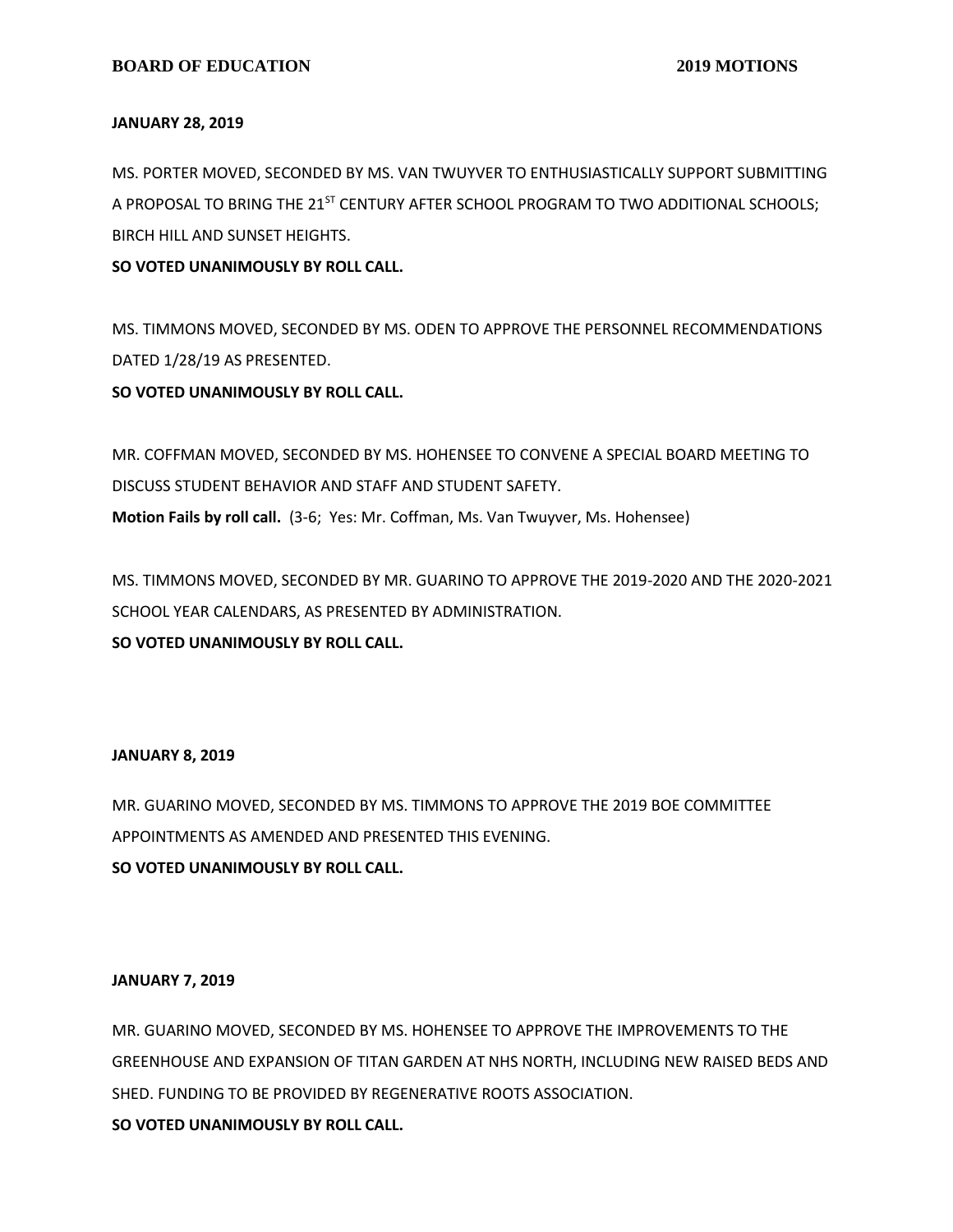MR. GUARINO MOVED, SECONDED BY MS. ODEN MOVED, SECONDED BY TO APPROVE THE DEFERRED MAINTENANCE PLAN AND THE FY20-25 CAPITAL IMPROVEMENTS PLAN.

**SO VOTED UNANIMOUSLY BY ROLL CALL.**

MR. GUARINO MOVED, SECONDED BY MS. PORTER MOVED, SECONDED BY TO APPROVE THE CONTRACT WITH IMAGINE LEARNING TO PURCHASE ELL LITERACY SOFTWARE AT A COST OF \$42,000 TO COME FROM TITLE III GRANT FUNDING.

**SO VOTED UNANIMOUSLY BY ROLL CALL.**

MS. RAYMOND MOVED, SECONDED BY MR. MOSHER TO RESCIND POLICY 8200: FAIR AND EQUAL EMPLOYMENT OPPORTUNITIES.

**SO VOTED UNANIMOUSLY BY ROLL CALL.**

MR. COFFMAN MOVED, SECONDED BY MR. MOSHER TO SEND POLICIES JLF AND JLF-R BACK TO THE POLICY COMMITTEE FOR FURTHER REVIEW.

**SO VOTED UNANIMOUSLY BY ROLL CALL.**

MS. TIMMONS MOVED, SECONDED BY MS. ODEN TO APPROVE THE PERSONNEL RECOMMENDATIONS DATED 1/7/19.

**SO VOTED UNANIMOUSLY BY ROLL CALL.**

MR. MOSHER MOVED, SECONDED BY MR. GUARINO FOR APPROVAL FOR DR. MOSLEY TO SIGN A MEMORANDUM OF UNDERSTANDING FOR OFFSITE EVACUATION. **SO VOTED UNANIMOUSLY BY ROLL CALL.**

MR. MOSHER MOVED, SECONDED BY MS. ODEN TO APPROVE THE APPOINTMENT OF 4 MEMBERS TO THE EDMUND KEEFE'S AUDITORIUM COMMISSION, 2018-2021.

**SO VOTED UNANIMOUSLY BY ROLL CALL.**

MS. TIMMONS MOVED, SECONDED BY MS. PORTER TO ACCEPT THE SNHU & BOSTON CELTICS TECHNOLOGY LAB GRANT FOR FAIRGROUNDS ELEMENTARY SCHOOL. **SO VOTED UNANIMOUSLY BY ROLL CALL.**